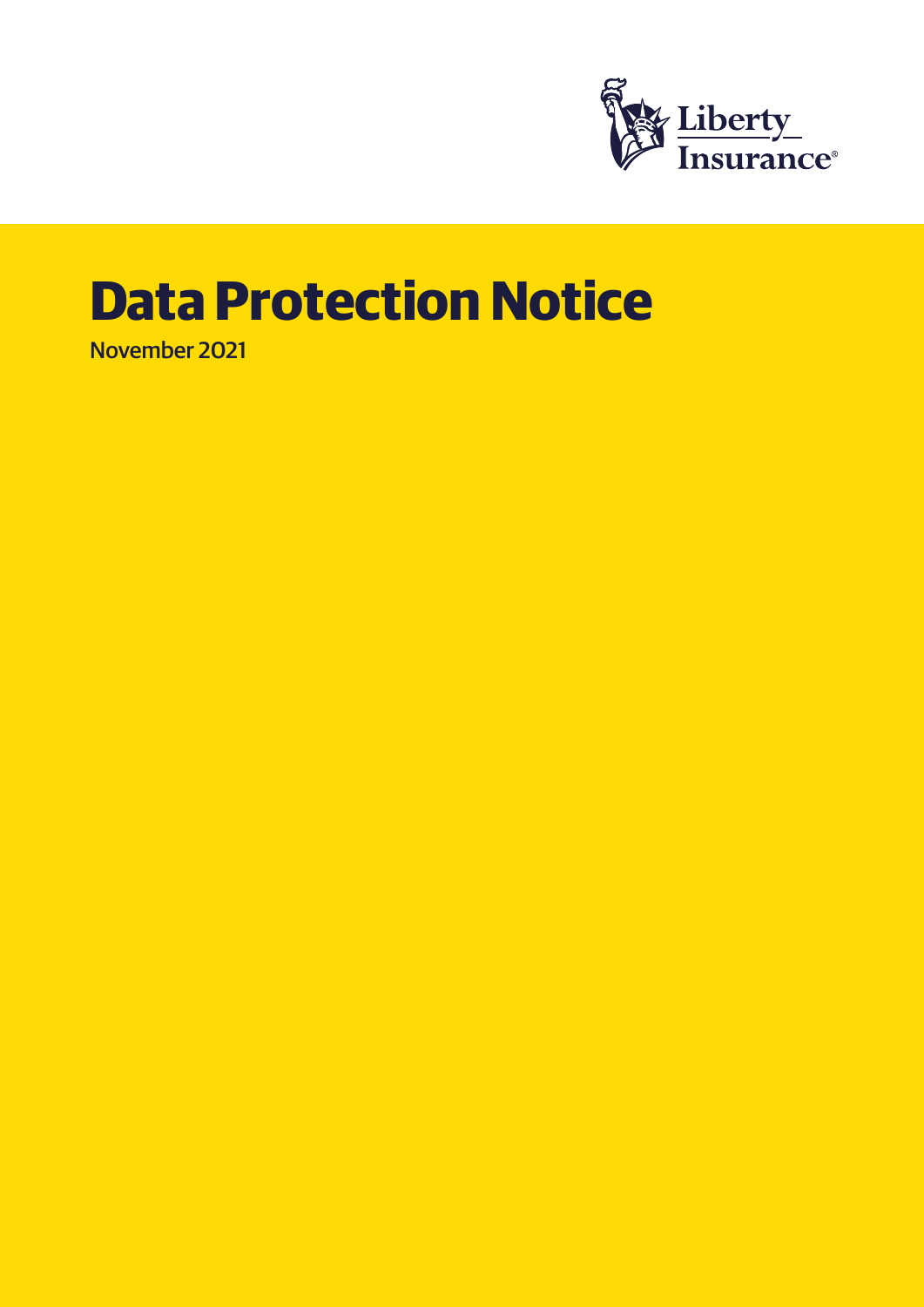| $1_{-}$                                                                              |  |
|--------------------------------------------------------------------------------------|--|
| 2.                                                                                   |  |
| Why we process your Personal Data* and what our legal basis for doing so is 12<br>3. |  |
| 4. What if you choose not to provide certain Personal Data* to us 17                 |  |
|                                                                                      |  |
| Which countries we transfer some or all of your Personal Data* to  20<br>6.          |  |
| 7.                                                                                   |  |
| Your rights to access, correct, delete, portability and restrict the use of<br>8.    |  |
|                                                                                      |  |
|                                                                                      |  |
|                                                                                      |  |
|                                                                                      |  |
|                                                                                      |  |
|                                                                                      |  |

# **Contents**

In order to help you in understanding terminology used within this document, we have marked certain words with an \*. These definitions can be found on pages 4 and 5 of this document.

| Il Data* from9              |  |
|-----------------------------|--|
| al basis for doing so is 12 |  |
|                             |  |
|                             |  |
| nal Data* to  20            |  |
|                             |  |
| estrict the use of          |  |
|                             |  |
|                             |  |
|                             |  |
|                             |  |
|                             |  |
|                             |  |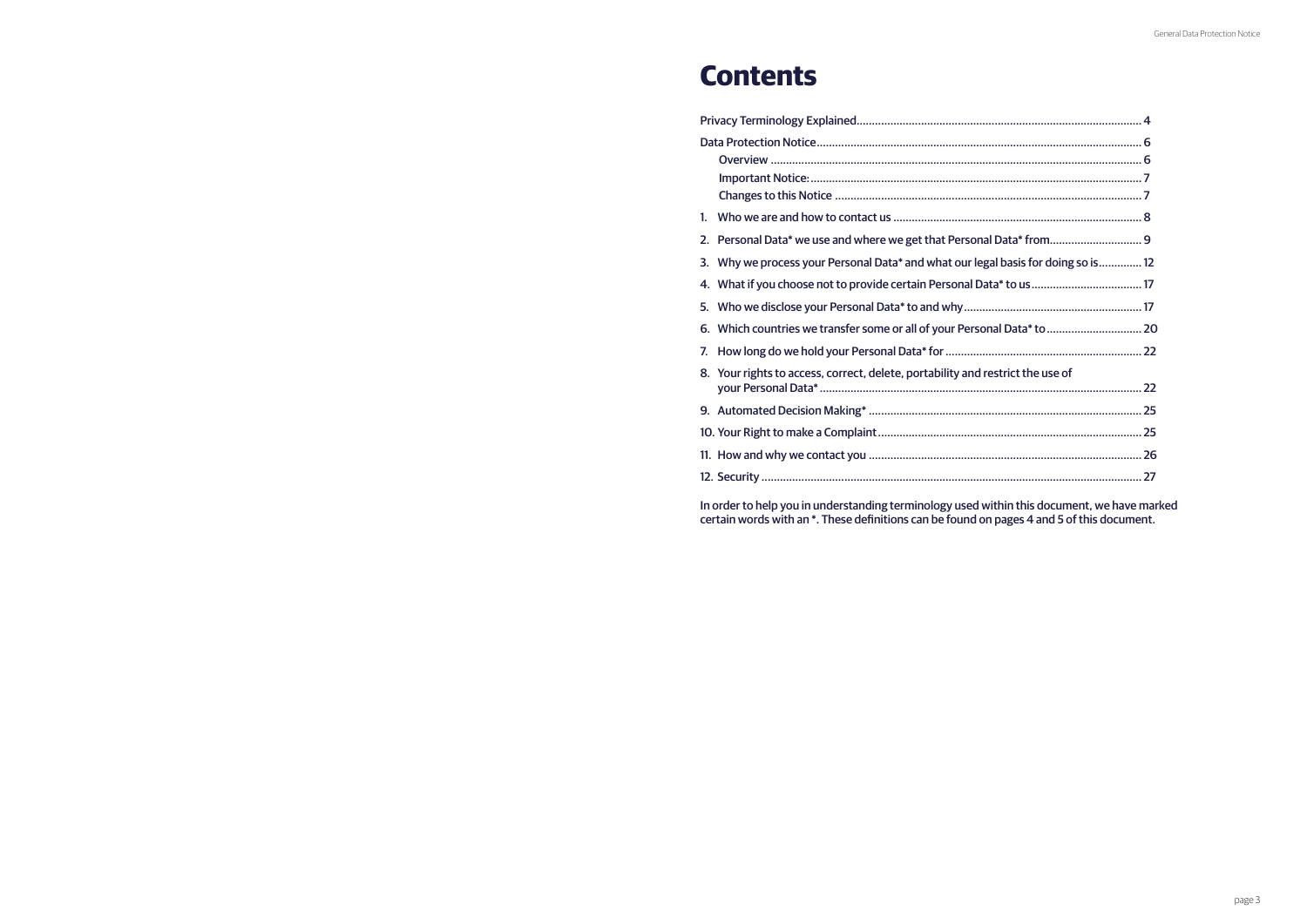**Automated Decision Making:** where a decision is taken solely by Processing\* Personal Data\* by automated means (for example by a computer applying certain logic when getting a quote) without any human intervening, it is an automated decision. There are certain rules in the General Data Protection Regulation about Automated Decision Making\* if the decision has a significant effect on the person who it relates to.

**Data Controller:** is a person, company or entity who controls Personal Data\* i.e. the Data Controller has Personal Data\* and makes decisions about how and for what reason it will be processed.

**Data Protection Law:** this means the Data Protection Law currently in force in Ireland and Europe. The Irish Data Protection Law is called the Data Protection Act 2018. The law currently in force in the European Union is the General Data Protection Regulation\*.

**For our Legitimate Interests in Managing our Business:** this is one of the reasons (a legal basis) we are allowed to process your data for. In order to manage our business effectively, we need to process your Personal Data\* in this way. Before Processing\* your data for this reason, we have carefully considered whether it will cause you any negative consequences and whether we can justify this Processing\*.

**Liberty International Holdings Inc:** is a company registered in the USA, with company number 2356506 and registered office at 251 Little Falls Drive, Wilmington, Delaware 19808, United **States** 

**General Data Protection Regulation (GDPR):** the General Data Protection Regulation is European law which came into force on 25 May 2018. It builds on existing rules and makes new rules about how a person's Personal Data\* must be treated. Its aim is to make sure that all companies and entities that handle Personal Data\* respect and protect it, so that people's privacy is taken seriously.

**Hughes Insurance Services Limited:** is a company registered in England and Wales, with company number 04451375, having its registered office at 20 Fenchurch Street, London.

**IP Address:** is an unique identifying number given to a device, that allows that device to communicate with other devices over a computer network like the internet.

**Joint Proposer:** If a person is arranging property insurance with another party (for example with a partner) they are known as joint proposers.

**Legal Basis for Processing\*:** we are not allowed to process your Personal Data\* unless we need to for one of the reasons set out in the GDPR. The reasons include, for example, if we need to process your data to enter into a contract with you. Each reason for Processing\* is called a Legal Basis for Processing\* because it is set out in law as a legitimate reason to process your Personal Data\*.

**Liberty Mutual Group Inc.:** is a company registered in the USA, with company number 000804945 and registered office at c/o Corporation Service Company, 84 State Street, Boston, Massachusetts, 02109, United States.

> **Reinsurance:** is a form of an insurance cover for us, as the insurer which involves sharing our risk with other insurers, to limit our overall loss.

**Liberty Mutual Insurance Company:** is a company registered in the USA, with company number 041543470 and registered office at c/o Corporation Service Company, 84 State Street, Boston, Massachusetts, 02109, United States

**Liberty Mutual Technology Group Inc:** is a company registered in the USA, with company number 6174315 and registered office 251 Little Falls Drive, Wilmington, Delaware 19808, United States.

**Liberty Seguros Compania De Seguros Y Reaseguros SA:** is a company registered in Spain under registration fiscal code and VAT number A-48037642, and registered office at Paseo de las Doce Estrellas 4, 28042 Madrid, Spain.

**Liberty Seguros S/A** is a company registered in Brazil with registration number in the CNPJ/MF [Internal Revenue Legal Entities' Registry/Treasury Department] under no. 61.550.141/0001-72 and its head office in the city of São Paulo, State of São Paulo located at Rua Dr. Geraldo Campos Moreira, no.110 Brooklin Novo.

**Marketing and Customer Research:** involves researching the market to improve or create new processes, products and services. Marketing research includes researching preferences, motivations and buying behaviour of customers. For example, this can be done through direct observation, carrying out surveys (including quality surveys on the service you received in order to get your opinion on our services and to improve our service where needed), telephone/face to face interviews, focus groups, from published sources such as demographic data and more.

information about other data.

**Named Driver:** a named driver is a person who is covered under an insurance policy provided by us to another person i.e. the Policyholder\*, but does not have a direct relationship with us.

**Performance of the Insurance Policy**: one of the legal bases for Processing\* (i.e. one of the reasons we are allowed process your Personal Data\*) is in order to enter into a contract with you at your request. This is the legal basis we are referring to when we say 'Performance of the Insurance Policy' i.e. the insurance policy is the contract.

**Personal Data:** Personal Data is information about or relating to an identified or identifiable person, for example a name, number, identifier or other factors specific to their identity.

**Policyholder:** a policyholder is a person who has an active policy with us.

**Processing:** the term processing is very broad. It means anything that is done to, or with, Personal Data\* (including collecting, storing, sharing or deleting data).

**Reserving:** as an insurance company, we deal with claims that are made against the policies that we sell. Some claims are complex and take time to settle. Reserving is the process whereby money is set aside by us for losses that have occurred but have not yet been settled.

**Reporting Purposes, where necessary, within Liberty Mutual Group:** This reporting is done for statistical analyses with our parent group, and for the review and improvement of our products, services, processes, systems, websites and applications etc. Where possible we will anonymise the data we analyse.

**Special Categories of Data:** special categories of data are types of Personal Data\* that are considered particularly sensitive that require additional protection. Data revealing racial or ethnic origin, political opinions, religious or philosophical beliefs, trade union membership is in this special category of data, as is data concerning health or sex life and sexual orientation.

**Statistical Analyses:** We use Personal Data\* for statistical analyses, which is used to review and improve our processes, products, services, systems, website, applications, marketing campaigns etc. Such analyses may be carried out on an automated basis.

**Third Party:** when we say 'third party' we mean a person who is not a Policyholder\* or a named driver\*, but whose Personal Data\* we have for some other reason. A third party might be a witness to an incident, a party to a claim, a medical expert, An Garda Síochána etc.

**To Comply with Our Legal Obligations:** this is one of the reasons (a legal basis) we are allowed to process your data for. As an insurance company we have to comply with a large number of laws. The laws that are most likely to cause us to process your Personal Data\* are Data Protection Law and the Consumer Protection Code 2012 as

amended.

**Unincepted Quotes:** Insurance quotes not taken

out.

**Unspent Criminal Convictions:** These are convictions that are required to be disclosed when supplying data on past convictions.

**Spent convictions:** These are convictions that do not have to be disclosed as long as it qualifies under the terms of the Children Act 2001 or Criminal Justice (Spent Convictions and Certain Disclosures) Act 2016.

**We, us, our:** Liberty Seguros Compania de Seguros Y Reaseguros S.A., with its address at Paseo de las Doce Estrellas 4, 28042 Madrid, Spain, registered as a branch in Ireland (as Liberty Insurance) with Irish branch number 904632 and branch address at Dublin Road, Cavan. Co. Cavan, Ireland.

# **Privacy Terminology Explained Metadata:** a set of data that describes and gives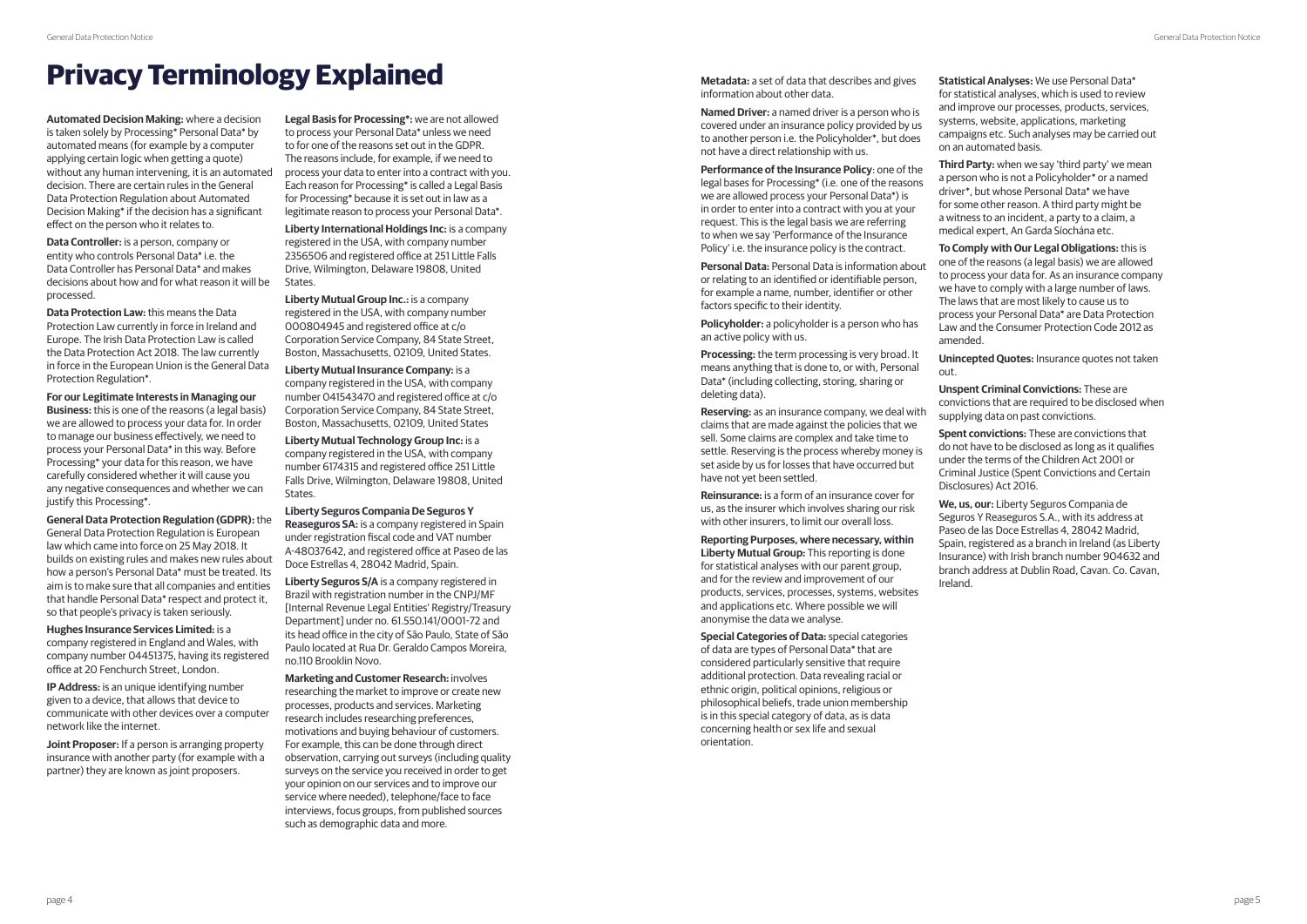#### **Overview**

At Liberty Insurance we take your privacy seriously and we aim to be clear about how we use Personal Data\* relating to you. This Data Protection Notice ('the Notice') describes what Personal Data\* we process\* and why. The Privacy Terminology Explained section above helps to explain any terms we use in this Notice, marked with a \*, that may be unfamiliar to you.

This Notice includes the relevant requirements of the General Data Protection Regulation\* and it will give you information about:

# **Data Protection Notice**

- **1. Who we are and how to contact us**
- **2. Personal Data\* we use and where we get this data from**
- **3. Why we process your Personal Data\* and what our legal basis for doing so is**
- **4. What if you choose not to provide certain Personal Data\* to us**
- **5. Who we disclose your Personal Data\* to and why**
- **6. Which countries we transfer some or all of your Personal Data\* to**
- **7. How long do we keep your Personal Data\* for**
- **8. Your rights to access, correct, delete, portability and restrict the use of your Personal Data\***
- **9. Automated Decision Making\***
- **10. Your right to make a complaint**
- **11. How and why we contact you**
- **12. Security**

#### **Important Notice:**

- This Notice applies to all your dealings with us whether online or through offline correspondence.
- Are you providing us with information relating to other people such as named drivers\* or Joint Proposers\*?

If yes, it is your responsibility to ensure that you have:

- obtained the permission of any person who is also covered by your insurance policy
- shown this Notice to them so that they understand how we process their Personal Data\* for the purposes outlined in this Notice.
- The policy of insurance is a contract between Liberty Insurance and any and all named drivers\* for data protection purposes only. A named driver\* is not party to the contract under any other circumstances and the terms and conditions of the insurance policy are not affected.

With your consent, we will use your Personal Data\* for marketing purposes. For more information please read section 11.

#### **Changes to this Notice**

Like any business, our business will change over time and so will the way we use and protect your Personal Data\*. As a result we may need to make changes to this Notice. These changes will not reduce your rights or the level of protection we apply to your Personal Data\*. The most up to date Notice will always be published on our websites. We encourage you to visit our website from time to time to keep informed about how we use your Personal Data\* and how we keep it protected or just ask us, please see Section 1 for our contact details.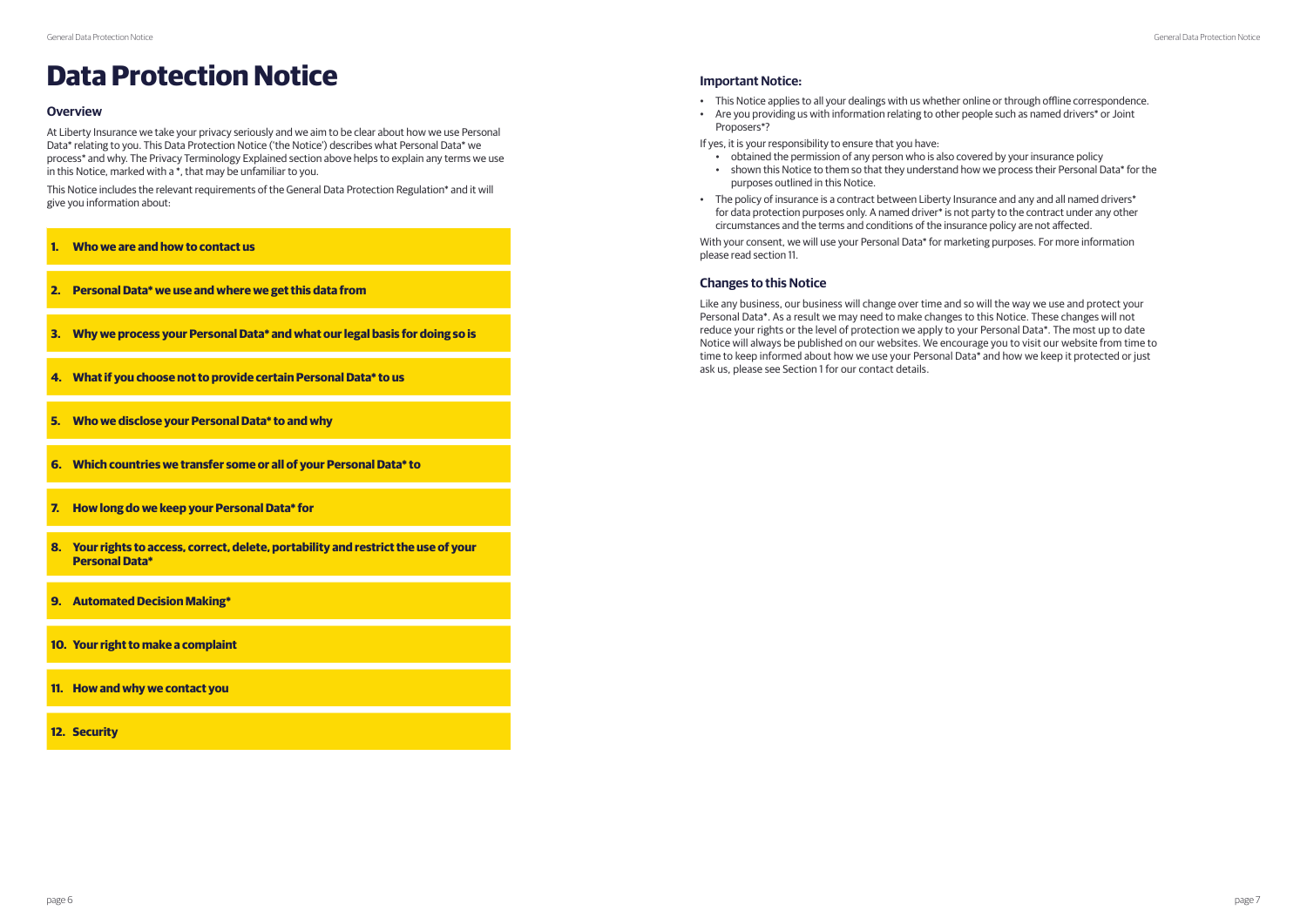As an insurance company we need to collect many categories of Personal Data\* (about you and other parties) for the purposes set out in this Notice. If you do not provide the information that we need, we may not be able to offer you a quote or a policy or we may not be able to handle your claim. If we can give you a quote, your premium may be higher than if you had provided the information to us.

The table below explains the category and type of Personal Data\* we collect and process about you and where we get that data from.

#### **2. Personal Data\* we use and where we get that Personal Data\* from**

#### When we refer to Liberty in this Notice we mean:

Liberty Seguros Compania de Seguros Y Reaseguros S.A., with its address at Paseo de las Doce Estrellas 4, 28042 Madrid, Spain, registered as a branch in Ireland (as Liberty Insurance) with Irish branch number 904632 and branch address at Dublin Road, Cavan. Co. Cavan, Ireland.

There are other companies within the Liberty group of companies who will also have access to your Personal Data\*. They are receiving Personal Data\* from us in order to provide services to us and therefore they are acting as data processors for us. This does not reduce your rights or the level of protection we apply to your Personal Data\*:

| <b>Liberty Group Company</b>         | <b>Category of Personal</b><br>Data* Processed* | <b>Purpose for which Personal Data* is</b><br><b>Disclosed</b>                                                                                                                                                                                                                                                                                                                                                                                                                     |
|--------------------------------------|-------------------------------------------------|------------------------------------------------------------------------------------------------------------------------------------------------------------------------------------------------------------------------------------------------------------------------------------------------------------------------------------------------------------------------------------------------------------------------------------------------------------------------------------|
| Liberty Mutual Technology Group Inc* | All categories of Personal Data*                | To provide us with technology services<br>relating to data hosting, storage and<br>back-up.                                                                                                                                                                                                                                                                                                                                                                                        |
| Liberty International Holdings Inc*  | All categories of Personal Data*                | To provide us with statistical and data<br>analytics services to assist in planning<br>for new products and services.                                                                                                                                                                                                                                                                                                                                                              |
| Liberty Seguros S/A*                 | All categories of Personal Data*                | To facilitate price modelling,<br>underwriting, risk assessment and<br>customer pricing data analytics services<br>with global teams in Liberty group<br>companies.                                                                                                                                                                                                                                                                                                                |
| Hughes Insurance Services Limited*   | All categories of Personal Data*                | To provide us with Statistical Analyses*<br>services for Liberty specific business<br>review and improvement purposes.                                                                                                                                                                                                                                                                                                                                                             |
| Limited Mutual Insurance Company*    | All categories of Personal Data*                | • For compliance with legal, regulatory<br>and other good governance<br>obligations and business ethics                                                                                                                                                                                                                                                                                                                                                                            |
| Liberty Mutual Group, Inc*           |                                                 | relating to the screening of data in<br>compliance with financial sanctions<br>obligations;<br>• For intra group Reinsurance*<br>purposes;<br>• For the provision of support and<br>consultancy services;<br>• For pricing and Reserving* purposes;<br>• To facilitate price modelling,<br>underwriting, risk assessment and<br>customer pricing data analytics<br>services with global teams in Liberty<br>group companies;<br>• For the provision of cyber security<br>services. |

# **1. Who we are and how to contact us**

You can contact us if you have any questions about how your Personal Data\* is processed\* by contacting our Data Protection Officer by email: DataProtectionOfficer@libertyinsurance.ie; by post: Data Protection Officer, Liberty Insurance, Dublin Road, Co. Cavan; or by telephone: 1800 944 412.

#### **We Process\* Type of Personal Data\* Where we get this Personal Data\* from**

| <b>Category of Personal Data*</b><br><b>We Process*</b> | <b>Type of Personal Data*</b>                                                                                                                                                                                                                                                                                                                                                                                                                                                                                                                                                 | W |
|---------------------------------------------------------|-------------------------------------------------------------------------------------------------------------------------------------------------------------------------------------------------------------------------------------------------------------------------------------------------------------------------------------------------------------------------------------------------------------------------------------------------------------------------------------------------------------------------------------------------------------------------------|---|
| <b>Individual details</b>                               | Name, address (including<br>proof of address), other<br>contact details, gender,<br>marketing preferences,<br>marital status, occupation,<br>date of birth, financial<br>details, IP Address*, GPS<br>coordinates, Metadata*,<br>vehicle registration number,<br>and family details including<br>their relationship to you.                                                                                                                                                                                                                                                   |   |
| <b>Identification details</b>                           | Identification numbers issued<br>by government bodies or<br>agencies, including your PPS<br>Number or your National<br>Insurance number (if you<br>are in the United Kingdom),<br>driver identity number,<br>driving licence number,<br>vehicle identification number,<br>passport number and tax<br>identification number.                                                                                                                                                                                                                                                   |   |
| <b>Voice</b>                                            | Voice recording                                                                                                                                                                                                                                                                                                                                                                                                                                                                                                                                                               |   |
| <b>Risk details</b>                                     | Information about you which<br>we need to collect in order to<br>assess the risk to be insured<br>and provide a quote. This<br>can include data relating to<br>your criminal convictions,<br>your claims history, your<br>vehicle details and history<br>to include NCT/MOT status,<br>details of any property<br>to be insured (including<br>information about the<br>location of that property),<br>taxation and import status,<br>driving licence history and<br>experience, your health, or<br>other Special Categories of<br>Data* as explained in more<br>detail below. |   |

- You and the way you interact with us through our website;
- your family members;
- joint proposer\* or anyone else insured under the policy;
- legal representative of a minor;
- your insurance broker or intermediary, including managing general agents (MGA's);
- your employer or representative which includes anyone who you have authorised to act on your behalf such as a legal representative or a translator;
- any other records which we may hold about you if you have or had any other contracts of insurance with or sought a quote from a Liberty Group company;
- the Insurance Link database<sup>o</sup>.
- you;
- your family members;
- joint proposer\* or anyone else insured under the policy;
- your insurance broker or intermediary;
- your employer or representative which includes anyone who you have authorised to act on your behalf such as a legal representative or a translator;
- any other records which we may hold about you if you have or had any other contracts of insurance with or sought a quote from a Liberty Group company.
- you, when you communicate with us by phone.
- You and the way you interact with us through our website; • your family members;
- joint proposer\* or anyone else insured under the policy;
- your insurance broker or intermediary
- your employer or representative which includes anyone who you have authorised to act on your behalf such as legal representative or a translator;
- anti-fraud databases, court judgements and other databases;
- risk assessment service providers;
- geographical databases and insurance industry bodies and their databases;
- publicly available information including social media websites, online content, TV, radio and other media content;
- Government agencies, statutory bodies and their databases including the National Vehicle and Drivers File (NVDF) and Integrated Information Data System (IIDS);
- An Garda Síochána the Police, and other law-enforcement agencies;
- other insurers;
- any other records which we may hold about you if you have or had any other contracts of insurance with or sought a quote from a Liberty Group company.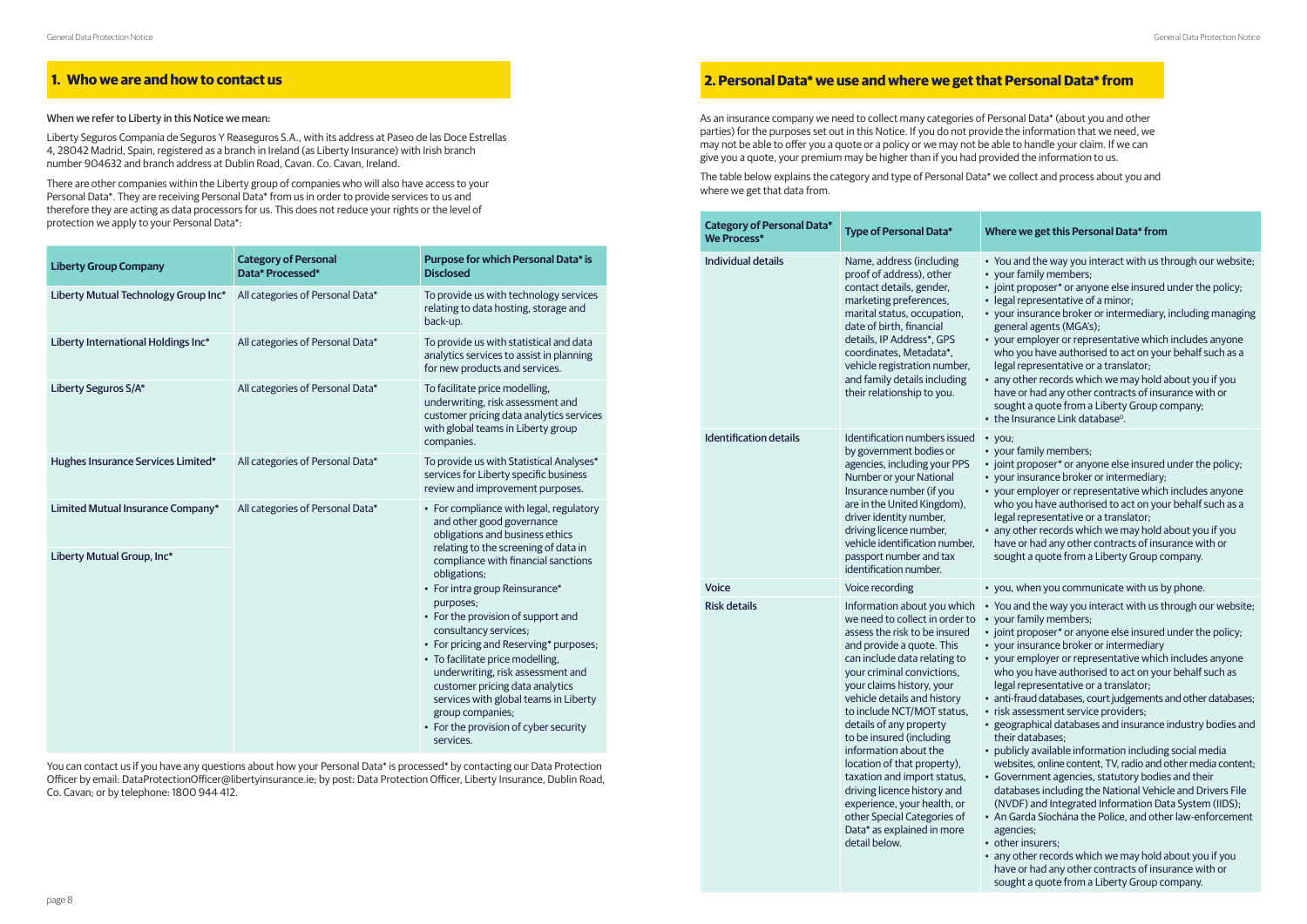### **Special Categories of Data\* and Criminal Convictions Data**

Special Categories of Data\* and personal data relating to criminal convictions and offences are treated slightly differently to other Personal Data\* as there could be a greater impact if there was unauthorised use of this data, and therefore greater protection is needed. In the table below we show the Special Categories of Data\* and Criminal Conviction Data we collect and use:

#### **Type of Personal Data\* Where we collect this Personal Data\* from**

|                                                                              | <b>Type of Personal Data*</b>                                                                                                                              | Wł                                                                                                |
|------------------------------------------------------------------------------|------------------------------------------------------------------------------------------------------------------------------------------------------------|---------------------------------------------------------------------------------------------------|
| <b>Special Categories of Data*</b>                                           | Information about your<br>health                                                                                                                           | • )<br>- )<br>$\rightarrow$<br>V<br>t<br>• )<br>- ĉ<br>S                                          |
| <b>Criminal Convictions Data</b><br>and offences including<br>penalty points | Details relating to<br>any Unspent Criminal<br>Convictions */ offences you<br>and anybody else covered<br>under your policy may have<br>or have committed. | $\rightarrow$<br>$\rightarrow$<br>$\overline{c}$<br>ā<br>ر •<br>- r<br>t<br>I<br>ā<br>ē<br>ŀ<br>S |

- you;
- your family members;
- your employer or representative which includes anyone who you have authorised to act on your behalf such as a translator;
- your insurance broker or intermediary;
- nsurance industry databases;
- the Insurance Link database<sup>o</sup>;
- any other records which we may hold about you if you have or had any other contracts of insurance with or sought a quote from a Liberty Group company.
- You and the way you interact with us through our website;
- your family members;
- your employer or representative;
- anti-fraud databases, sanctions lists, court judgements and other databases;
- your Insurance Broker or intermediary;
- relevant databases including the Insurance Link database<sup>o</sup>, the National Vehicle Drive File (NVDF) and Integrated Information Data System (IIDS);
- An Garda Síochána, the Police and other law-enforcement agencies and fraud prevention agencies;
- any other records which we may hold about you if you have or had any other contracts of insurance with or sought a quote from a Liberty Group company

<sup>0</sup>Insurance Link is an insurance claims database. You can obtain confirmation on what information is held about you and your previous claims in the Republic of Ireland on Insurance Link by visiting www.inslink.ie

page 10 page 11 <sup>0</sup>Insurance Link is an insurance claims database. You can obtain confirmation on what information is held about you and your previous claims in the Republic of Ireland on Insurance Link by visiting www.inslink.ie

| <b>Category of Personal Data*</b><br><b>We Process*</b> | <b>Type of Personal Data*</b>                                                                                                                                                                                                                                                                                                                                                                                                            | Where we get this Personal Data* from                                                                                                                                                                                                                                                                                                                                                                                                                                                                                                                                                                                                                                                                                                                                                                                                                                                                                                                                                                                                                                                                                                                                                                                                                                                                                                                                                                                                                                                       |
|---------------------------------------------------------|------------------------------------------------------------------------------------------------------------------------------------------------------------------------------------------------------------------------------------------------------------------------------------------------------------------------------------------------------------------------------------------------------------------------------------------|---------------------------------------------------------------------------------------------------------------------------------------------------------------------------------------------------------------------------------------------------------------------------------------------------------------------------------------------------------------------------------------------------------------------------------------------------------------------------------------------------------------------------------------------------------------------------------------------------------------------------------------------------------------------------------------------------------------------------------------------------------------------------------------------------------------------------------------------------------------------------------------------------------------------------------------------------------------------------------------------------------------------------------------------------------------------------------------------------------------------------------------------------------------------------------------------------------------------------------------------------------------------------------------------------------------------------------------------------------------------------------------------------------------------------------------------------------------------------------------------|
| <b>Policy information</b>                               | Information about the<br>quotes you receive and<br>policies you take out.                                                                                                                                                                                                                                                                                                                                                                | • You and the way you interact with us through our website;<br>• your family members;<br>• joint proposer* or anyone else insured under the policy;<br>• your insurance broker or intermediary;<br>• insurance industry databases;<br>• the Insurance Link database <sup>o</sup> :<br>• other insurers;<br>• any other records which we may hold about you if you<br>have or had any other contracts of insurance with or<br>sought a quote from a Liberty Group company.                                                                                                                                                                                                                                                                                                                                                                                                                                                                                                                                                                                                                                                                                                                                                                                                                                                                                                                                                                                                                   |
| <b>Claims information</b>                               | Information about previous<br>and current claims (including<br>other unrelated insurances),<br>which can include data<br>relating to your relevant<br>criminal convictions, your<br>health (e.g. injuries and<br>relevant pre-existing<br>conditions), incident data,<br>debt, bankruptcy or other<br>Special Categories of<br>Data* as explained in more<br>detail below. Recognisable<br>images captured by systems<br>including CCTV. | • You and the way you interact with us through our website;<br>• your family;<br>• joint proposer* or anyone else insured under the policy;<br>• your insurance broker or intermediary;<br>• your employer or representative which includes anyone<br>who you have authorised to act on your behalf such as a<br>legal representative or a translator;<br>• other insurers;<br>• third parties including the other party to a claim, witnesses,<br>experts (including medical experts), loss adjustors, repairers,<br>loss assessors, investigators, medical and legal practitioners,<br>An Garda Síochána, the Police, and other law-enforcement<br>agencies, claims management firms and solicitors;<br>• publicly available information including social media<br>websites, online content, TV, radio, other media content<br>and court judgments;<br>• Government agencies, statutory bodies and their databases<br>including the Motor Insurance Bureau of Ireland (We may<br>also get information from the UK entity, Motor Insurer's<br>Bureau) and the Personal Injuries Assessment Board;<br>· insurance industry databases including Employers'<br>Liability Tracing Office (if you are in the United Kingdom)<br>and Cache (if you are in the United Kingdom);<br>• the Insurance Link database <sup>o</sup> ;<br>• any other records which we may hold about you if you<br>have or had any other contracts of insurance with or<br>sought a quote from a Liberty Group Company. |
| Credit and anti-fraud data                              | Credit history, debt,<br>credit score, and criminal<br>convictions, bankruptcy and<br>information received from<br>various anti-fraud databases<br>relating to you.                                                                                                                                                                                                                                                                      | • credit reference agencies;<br>· anti-fraud databases, court judgements and other<br>databases including the Insurance Link database <sup>o</sup> ;<br>• An Garda Síochána, the Police and other law-enforcement<br>agencies and fraud prevention agencies.                                                                                                                                                                                                                                                                                                                                                                                                                                                                                                                                                                                                                                                                                                                                                                                                                                                                                                                                                                                                                                                                                                                                                                                                                                |
| <b>Behavioural Data</b>                                 | Website behavioural data<br>related to your use of Liberty<br>Insurance websites (www.<br>libertyinsurance.ie and www.<br>libertyconnect.ie), to include<br>visited webpages, webpage<br>selections and preferences,<br>web interactions and browsing<br>habits. Email behavioural data,<br>relating to what you do with<br>email communications we<br>send you, e.g. whether you<br>open the email or erase it.                         | • Your use of www.libertyinsurance.ie and<br>www.libertyconnect.ie<br>• You and the way you interact with email communications<br>we send you                                                                                                                                                                                                                                                                                                                                                                                                                                                                                                                                                                                                                                                                                                                                                                                                                                                                                                                                                                                                                                                                                                                                                                                                                                                                                                                                               |

IIDS (Integrated Information Data Service) is a shared member's database that by arrangement with the Department of Transport allows us to confirm the accuracy of penalty points and no claims discount information provided by customers with motor policies.

When we provide you with a quote or renew your policy of motor insurance, we access the NVDF and IIDS controlled by the Department of Transport, Tourism and Sport to validate: driver numbers and number of penalty points per driver.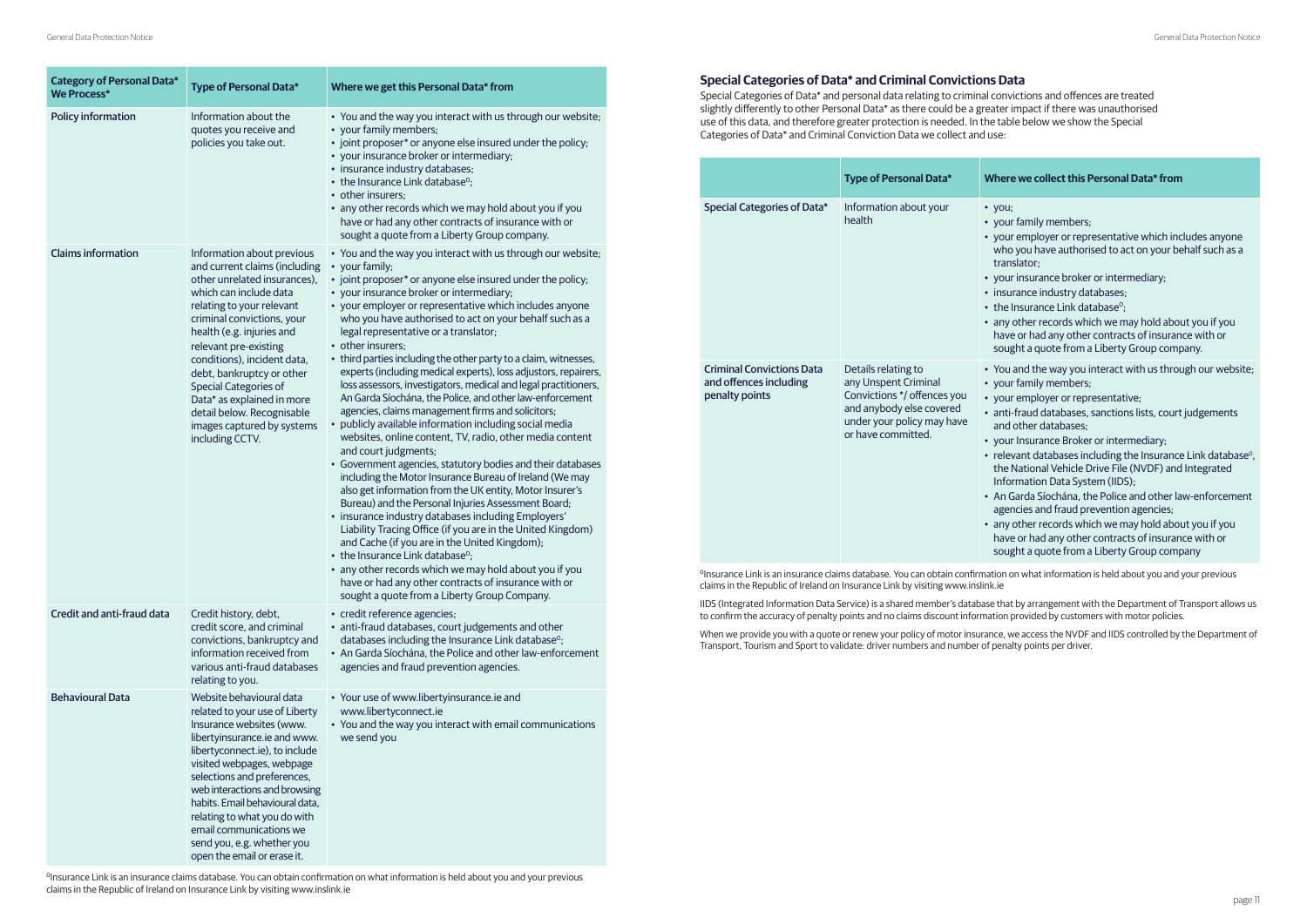We are legally required to tell you the Legal Basis for Processing\* your Personal Data\* and this is why we have included the 'Legal Basis for Processing\*' column below.

We will process the types of Personal Data\* listed, above in Section 2 of this Notice: Individual Details, Identification details, Voice, Policy Information, Risk Details, Claims information, Credit and Anti-Fraud Data and Behavioural data for the following purposes:

|                                                                                                                                                                                                                                                                                                                                                                                                                                                                                                                                                                                                                                                                                                                                       | Legal Basis for Processing* your Personal Data*                                     |                                          |                                                                                                                                                                                                                                               |
|---------------------------------------------------------------------------------------------------------------------------------------------------------------------------------------------------------------------------------------------------------------------------------------------------------------------------------------------------------------------------------------------------------------------------------------------------------------------------------------------------------------------------------------------------------------------------------------------------------------------------------------------------------------------------------------------------------------------------------------|-------------------------------------------------------------------------------------|------------------------------------------|-----------------------------------------------------------------------------------------------------------------------------------------------------------------------------------------------------------------------------------------------|
| Purpose for which it is used                                                                                                                                                                                                                                                                                                                                                                                                                                                                                                                                                                                                                                                                                                          | If you are a Policy<br>Holder*                                                      | If you are a Named<br>Driver*            | If you are a Third Party*                                                                                                                                                                                                                     |
| To assess insurance needs and the<br>nature and level of risk associated<br>with the proposed insurance policy to<br>determine eligibility and premium                                                                                                                                                                                                                                                                                                                                                                                                                                                                                                                                                                                | Performance of the Insurance Policy*                                                |                                          | Not applicable                                                                                                                                                                                                                                |
| To verify your identity or the identity<br>of your authorised representative<br>(we only use your individual details<br>for this purpose)                                                                                                                                                                                                                                                                                                                                                                                                                                                                                                                                                                                             | Performance of the<br>Insurance Policy*<br>To Comply with our Legal<br>Obligations* | To Comply with our Legal<br>Obligations* | For our Legitimate<br>Interests in Managing our<br>Business*<br>(if you are a non-motor<br>claimant who is not a<br>Policyholder*, we have<br>to process your Personal<br>Data* for this purpose to<br>Comply with our Legal<br>Obligations*) |
| To verify the accuracy of the<br>information we receive<br>(we only use your identification<br>details for this purpose)                                                                                                                                                                                                                                                                                                                                                                                                                                                                                                                                                                                                              | Performance of the<br>Insurance Policy*                                             | To Comply with our Legal Obligations*    |                                                                                                                                                                                                                                               |
| To administer and manage your policy,<br>including automatic renewal of your<br>policy (if applicable to your policy)                                                                                                                                                                                                                                                                                                                                                                                                                                                                                                                                                                                                                 | Performance of the Insurance Policy*                                                |                                          | Not applicable                                                                                                                                                                                                                                |
| To make or receive any payments,<br>whether in relation to your policy,<br>a claim or any other reason and to<br>make decisions regarding deferred<br>payment arrangements, including<br>without limitation whether to<br>continue or to extend an existing<br>deferred payment arrangement,<br>i.e. (i) when you pay for your policy<br>on the initial date of purchase or on<br>renewal, (ii) if you are paying monthly,<br>on the monthly instalment dates,<br>(iii) for any additional amendments<br>or changes made to your policy, (iv)<br>to facilitate refunds, (v) for policies<br>beginning with XB/WB, to make<br>the payment account available for<br>use should you purchase multiple<br>products/services from Liberty, | Performance of the<br>Insurance Policy*                                             | To Comply with our Legal Obligations*    |                                                                                                                                                                                                                                               |

|                                                                                                                                                                                                                                                                                                                                                                                                                                                                                                                       | <b>Legal Basis for Processin</b>                                      |
|-----------------------------------------------------------------------------------------------------------------------------------------------------------------------------------------------------------------------------------------------------------------------------------------------------------------------------------------------------------------------------------------------------------------------------------------------------------------------------------------------------------------------|-----------------------------------------------------------------------|
| Purpose for which it is used                                                                                                                                                                                                                                                                                                                                                                                                                                                                                          | If you are a Policy<br>Holder*                                        |
| continued<br>(vi) to facilitate payments relating to<br>claims and for policies beginning with<br>XB/WB, to make the payment account<br>available for claims payments.<br>For policies beginning with XB/WB,<br>payment card or bank account details<br>provided, as may be updated from<br>time to time, will be stored for up to 2<br>(two) years from the moment of last<br>use.                                                                                                                                   | continued<br>Performance of the<br>Insurance Policy*                  |
| To provide and communicate to<br>you about the following customer<br>loyalty programmes and value added<br>services:<br>• Loyalty program information and<br>prizes<br>• Offers and personalized discounts<br>as a customer<br>Information and awards for<br>recommending Liberty to family<br>and friends.<br>• Communications such as greetings<br>on special occasions, newsletters,<br>or relating to our sponsorships<br>• Information about Liberty's events                                                    | • For our Legitimate<br><b>Interests in Managing</b><br>our Business* |
| To provide you with personalised<br>offers, discounts and information<br>related to our products and services<br>that may be of interest to you or<br>members of your family.<br>Depending on the choice you make,<br>we may provide you with information<br>for this purpose via email, phone,<br>SMS, post and/or through social<br>media platforms and search engines.<br>We will only process your email<br>address to provide you with this<br>information through social media<br>platforms and search engines. | <b>Explicit consent</b><br>For more details please<br>see Section 11  |
| To carry out Marketing and Customer<br>Research*                                                                                                                                                                                                                                                                                                                                                                                                                                                                      | For our Legitimate<br>Interests in Managing our<br>Business*          |
| For staff training, performance<br>reviews, records and discipline                                                                                                                                                                                                                                                                                                                                                                                                                                                    | For our Legitimate Interes                                            |
| To manage and investigate any<br>complaints                                                                                                                                                                                                                                                                                                                                                                                                                                                                           | Performance of the<br>Insurance Policy*                               |

| Legal Basis for Processing* your Personal Data*                       |                                                        |                                                                      |  |  |
|-----------------------------------------------------------------------|--------------------------------------------------------|----------------------------------------------------------------------|--|--|
| If you are a Policy<br>Holder*                                        | If you are a Named<br>Driver*                          | If you are a Third Party*                                            |  |  |
| continued<br>Performance of the<br>Insurance Policy*                  | continued<br>To Comply with our Legal Obligations*     |                                                                      |  |  |
| • For our Legitimate<br><b>Interests in Managing</b><br>our Business* | Not applicable                                         |                                                                      |  |  |
| <b>Explicit consent</b><br>For more details please<br>see Section 11  | Not applicable                                         | <b>Explicit consent</b><br>For more details please<br>see Section 11 |  |  |
| For our Legitimate<br>Interests in Managing our<br>Business*          | Not applicable                                         |                                                                      |  |  |
|                                                                       | For our Legitimate Interests in Managing our Business* |                                                                      |  |  |
| Performance of the<br>Insurance Policy*                               | Not applicable                                         |                                                                      |  |  |

# **3. Why we process your Personal Data\* and what our legal basis for doing so is**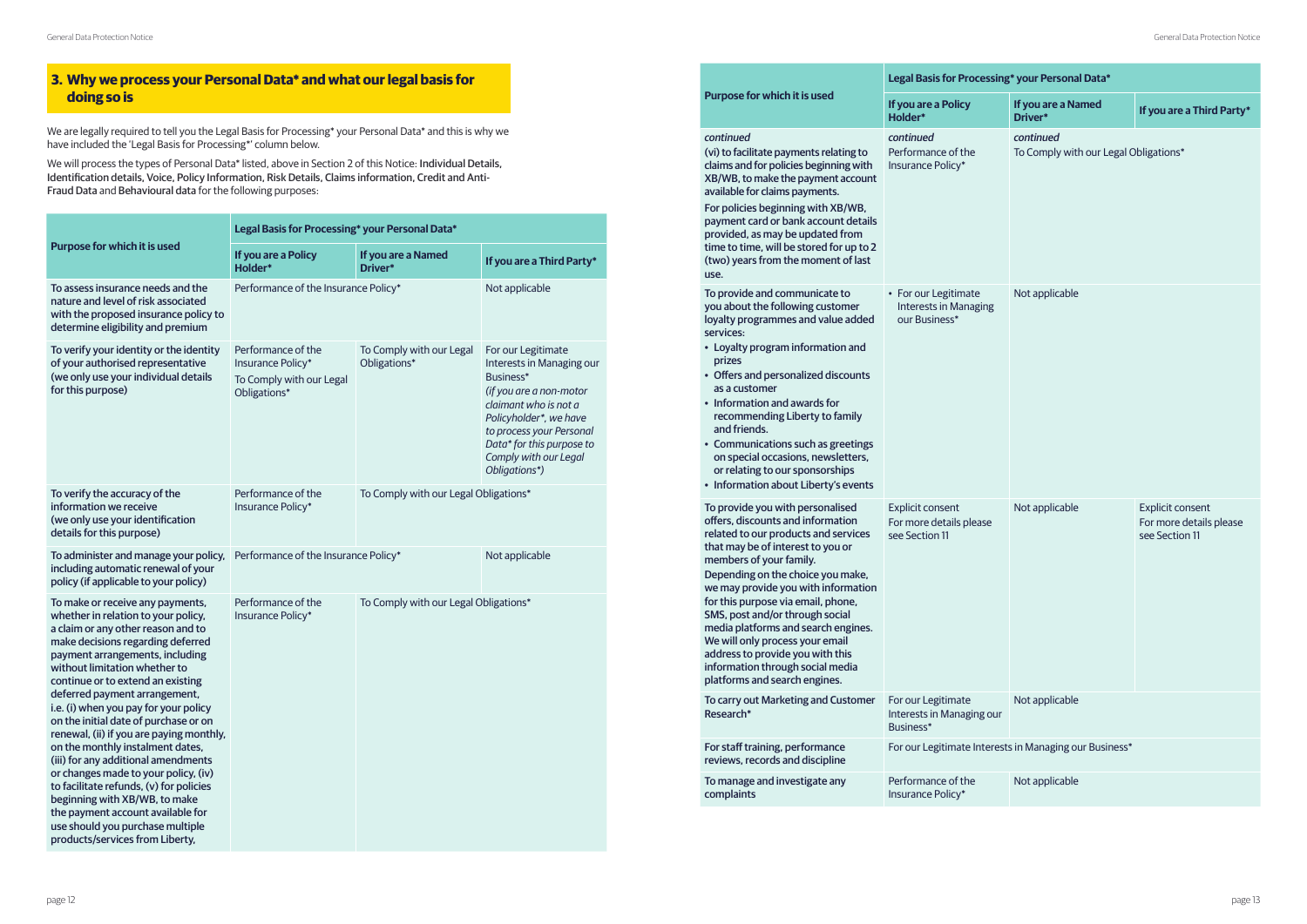|                                                                                                                                                                                                                                                                                                                                                                        | Legal Basis for Processing* your Personal Data*                                                                                                                                                                                                                                                                           |                                                                                                                                                                                                                                              |                                                       |  |
|------------------------------------------------------------------------------------------------------------------------------------------------------------------------------------------------------------------------------------------------------------------------------------------------------------------------------------------------------------------------|---------------------------------------------------------------------------------------------------------------------------------------------------------------------------------------------------------------------------------------------------------------------------------------------------------------------------|----------------------------------------------------------------------------------------------------------------------------------------------------------------------------------------------------------------------------------------------|-------------------------------------------------------|--|
| Purpose for which it is used                                                                                                                                                                                                                                                                                                                                           | If you are a Policy<br>If you are a Named<br>Holder*<br>Driver*                                                                                                                                                                                                                                                           |                                                                                                                                                                                                                                              | If you are a Third Party*                             |  |
| To manage and investigate claims.<br>This includes claims made by or<br>against you or anybody insured<br>under your policy of insurance. It<br>also includes claims where you (or<br>anybody else insured under your<br>policy of insurance) are or may be a<br>witness to an incident which results in<br>a claim. This may involve disclosure to<br>other entities. | Performance of the<br>Insurance Policy*<br>We may process Personal<br>Data* obtained from<br>social media websites for<br>this purpose and on the<br>basis of our Legitimate<br>Interests in Managing our<br>Business*<br>We may transfer Personal<br>Data* to salvage bidders<br>for this purpose, with<br>your consent. | To Comply with our Legal Obligations*<br>We may process Personal Data* obtained from social<br>media websites for this purpose and on the basis of<br>our Legitimate Interests in Managing our Business*<br>this purpose, with your consent. | We may transfer Personal Data* to salvage bidders for |  |
| <b>Statistical Analyses*</b>                                                                                                                                                                                                                                                                                                                                           |                                                                                                                                                                                                                                                                                                                           | For our Legitimate Interests in Managing our Business*                                                                                                                                                                                       |                                                       |  |
| For Reporting Purposes where<br>necessary within Liberty Mutual<br>Group*                                                                                                                                                                                                                                                                                              | For our Legitimate Interests in Managing our Business*                                                                                                                                                                                                                                                                    |                                                                                                                                                                                                                                              |                                                       |  |
| For Reinsurance* purposes                                                                                                                                                                                                                                                                                                                                              | For our Legitimate Interests in Managing our Business*                                                                                                                                                                                                                                                                    |                                                                                                                                                                                                                                              |                                                       |  |
| For compliance with all relevant laws<br>and regulations                                                                                                                                                                                                                                                                                                               | To Comply with our Legal Obligations*                                                                                                                                                                                                                                                                                     |                                                                                                                                                                                                                                              |                                                       |  |
| For the purpose of checking vehicle<br>technical information held in the<br><b>Verisk Insurance Solutions Limited</b><br>database, in order to offer the most<br>accurate premium.                                                                                                                                                                                     | The Legal Basis for Processing* will depend on when you were provided with a<br>quote and what type of policy you were quoted for and will be either:<br>For our Legitimate Interests in Managing our Business* or consent                                                                                                |                                                                                                                                                                                                                                              |                                                       |  |
| To assist us in fraudulent claims<br>detection                                                                                                                                                                                                                                                                                                                         | To Comply with our Legal Obligations*<br>For our Legitimate Interests in Managing our Business*                                                                                                                                                                                                                           |                                                                                                                                                                                                                                              |                                                       |  |
| In order to store Personal Data*                                                                                                                                                                                                                                                                                                                                       | Quotation data: For our Legitimate Interests in<br>Managing our Business*                                                                                                                                                                                                                                                 |                                                                                                                                                                                                                                              | Not applicable                                        |  |
|                                                                                                                                                                                                                                                                                                                                                                        | Policy documentation: Performance of the Insurance<br>Policy*                                                                                                                                                                                                                                                             |                                                                                                                                                                                                                                              | Not applicable                                        |  |
|                                                                                                                                                                                                                                                                                                                                                                        | Policy documentation: To Comply with our Legal<br>Obligations*                                                                                                                                                                                                                                                            |                                                                                                                                                                                                                                              | Not applicable                                        |  |
|                                                                                                                                                                                                                                                                                                                                                                        | Claims information: To Comply with our Legal Obligations*<br>Claims information: For our Legitimate Interests in Managing our Business*                                                                                                                                                                                   |                                                                                                                                                                                                                                              |                                                       |  |
|                                                                                                                                                                                                                                                                                                                                                                        |                                                                                                                                                                                                                                                                                                                           |                                                                                                                                                                                                                                              |                                                       |  |
|                                                                                                                                                                                                                                                                                                                                                                        | Claims information where there is the potential for a minor to make a claim:<br>For our Legitimate Interests in Managing our Business*                                                                                                                                                                                    |                                                                                                                                                                                                                                              |                                                       |  |
| In order to make back-ups of that<br>data in case of emergencies and for<br>disaster recovery purposes                                                                                                                                                                                                                                                                 | For our Legitimate Interests in Managing our Business*                                                                                                                                                                                                                                                                    |                                                                                                                                                                                                                                              |                                                       |  |

**Legal Basis for Processing\*** 

|                                                                                                                                                                                                                                                                      | Legal Basis for Processing* your Personal Data*                                                                                                                                                                                                                                                               |                                                              |                                                              |
|----------------------------------------------------------------------------------------------------------------------------------------------------------------------------------------------------------------------------------------------------------------------|---------------------------------------------------------------------------------------------------------------------------------------------------------------------------------------------------------------------------------------------------------------------------------------------------------------|--------------------------------------------------------------|--------------------------------------------------------------|
| Purpose for which it is used                                                                                                                                                                                                                                         | If you are a Policy<br>Holder*                                                                                                                                                                                                                                                                                | If you are a Named<br>Driver*                                | If you are a Third Party*                                    |
| To fulfil Liberty's legitimate interest<br>in assuring information and cyber<br>security, as well as applications<br>performance, including the<br>processing of personal data through<br>analytical tools for security diagnosis<br>and infrastructure development. | For our Legitimate<br>Interests in Managing our<br>Business*                                                                                                                                                                                                                                                  | For our Legitimate<br>Interests in Managing our<br>Business* | For our Legitimate<br>Interests in Managing our<br>Business* |
| To facilitate pricing and underwriting<br>analysis related to the location of an<br>insured property.                                                                                                                                                                | For our Legitimate<br>Interests in Managing our<br>Business*                                                                                                                                                                                                                                                  | N/A                                                          | N/A                                                          |
| To create a customized experience for<br>users of www.libertyinsurance.ie and<br>www.libertyconnect.ie and to allow<br>us to administer our websites.                                                                                                                | Explicit consent (in case of non-essential cookies used on our websites for<br>this purpose). For more information see our Cookie Policy https://www.<br>libertyinsurance.ie/about-us/cookie-policy<br>Otherwise we may process this Personal Data* for our Legitimate Interests in<br>Managing our Business* |                                                              |                                                              |
| To issue correspondence and<br>documentation to you in hard copy<br>and digital format                                                                                                                                                                               | Performance of the<br>Insurance Policy*                                                                                                                                                                                                                                                                       | N/A                                                          | For our Legitimate<br>Interests in Managing our<br>Business* |
| To respond to your/third party's data<br>subject access request                                                                                                                                                                                                      | To Comply with our Legal Obligations*                                                                                                                                                                                                                                                                         |                                                              |                                                              |
| Note: Where we have relied on our 'legitimate interests' as the Legal Basis for any Processing*, you have the right to object to that<br>Processing*. For more information please see Section 8.                                                                     |                                                                                                                                                                                                                                                                                                               |                                                              |                                                              |

In the table below we show the Special Categories of Data\* we collect and use, and the legal basis for that use:

| <b>Special Categories of Data*</b><br>we Process | <b>Purpose of Processing*</b>                                                                                                                                                                                                             |                      |
|--------------------------------------------------|-------------------------------------------------------------------------------------------------------------------------------------------------------------------------------------------------------------------------------------------|----------------------|
| Information about your<br>health                 | Health data is used for<br>the purposes of providing<br>quotes and underwriting,<br>Processing* any claims<br>you may have, managing<br>Reinsurance* arrangements,<br>fraud investigation and<br>handling any complaints you<br>may have. | F<br>ŀ               |
| Information about your<br>health                 | To issue correspondence<br>and documentation to you in<br>hard copy and digital format                                                                                                                                                    | F<br>F<br>$\epsilon$ |

For our Legitimate Interests in Managing our Business\* under Irish Data Protection Law\* we are permitted to use health data in connection with your insurance policy.

Performance of the Insurance Policy\* - under Irish Data Protection Law\* we are permitted to use health data in connection with your insurance policy.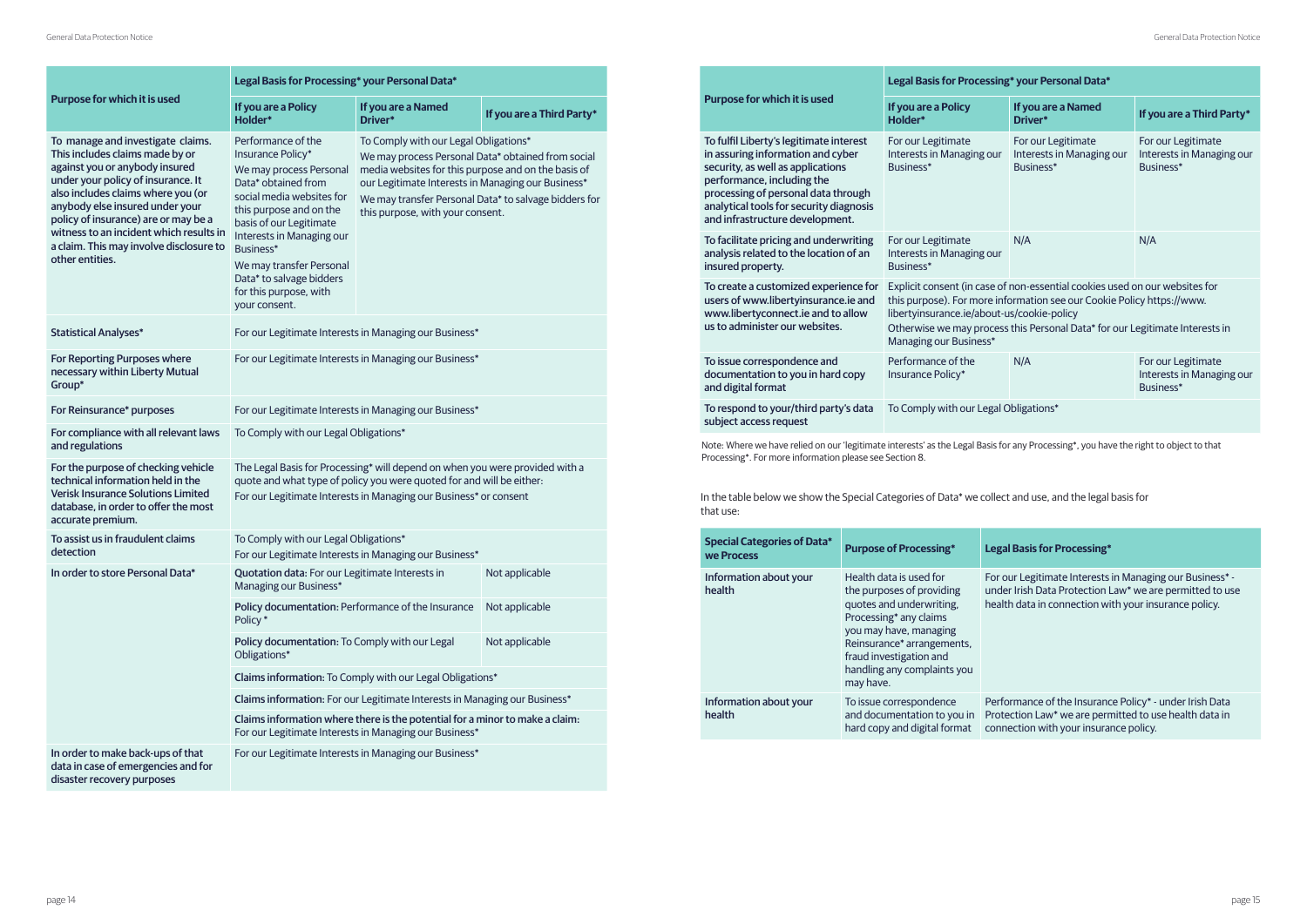- 
- 
- 
- 
- 

- 
- 
- 
- 
- 

In the table below, we detail the reasons we collect and use data relating to criminal convictions and the legal basis for that use. This criminal convictions data includes details relating to any Unspent Criminal Convictions\* (including penalty points), you and anybody else covered under your policy may have.

\*\* The policy of insurance is a contract between Liberty and any and all Named Drivers\* for data protection purposes only. A named driver\* is not party to the contract under any other circumstances and the terms and conditions of the insurance policy are not affected.

| <b>Purpose for Processing*</b>                                                                                                                                                                                                                                                                                                                                                                 | <b>Legal Basis for Processing*</b>                                                                                                                                                                                                    |                                |                                                              |
|------------------------------------------------------------------------------------------------------------------------------------------------------------------------------------------------------------------------------------------------------------------------------------------------------------------------------------------------------------------------------------------------|---------------------------------------------------------------------------------------------------------------------------------------------------------------------------------------------------------------------------------------|--------------------------------|--------------------------------------------------------------|
|                                                                                                                                                                                                                                                                                                                                                                                                | If you are a Policy<br>Holder*                                                                                                                                                                                                        | If you are a Named<br>Driver** | If you are a Third Party*                                    |
| To assess your insurance needs; the<br>nature and level of the risk associated<br>with your proposed insurance policy;<br>your eligibility and (if you are eligible)<br>your premium                                                                                                                                                                                                           | Performance of the Insurance Policy*                                                                                                                                                                                                  |                                | Not applicable                                               |
| For the detection and prevention of<br>fraud, money laundering and other<br>offences and to assist An Garda<br>Síochána or any other authorised<br>investigatory body or authority with<br>any inquiries or investigations.<br>In some cases we are required by law<br>to report details of certain criminal<br>activities and suspected criminal<br>activities to the appropriate authorities | To Comply with our Legal Obligations*<br>For our Legitimate Interests in Managing our Business*                                                                                                                                       |                                |                                                              |
| To manage and investigate claims. This<br>includes claims made by or against you<br>or anybody insured under your policy<br>of insurance. It also includes claims<br>where you (or anybody else insured<br>under your policy of insurance) are or<br>may be a witness to an incident which<br>results in a claim                                                                               | Under Irish Data Protection Law* we are permitted to process criminal conviction<br>data (including penalty points) in connection with, legal claims, prospective legal<br>claims, legal proceedings or prospective legal proceedings |                                |                                                              |
| To issue correspondence and<br>documentation to you in hard copy<br>and digital format                                                                                                                                                                                                                                                                                                         | Performance of the<br>Insurance Policy*                                                                                                                                                                                               | N/A                            | For our Legitimate<br>Interests in Managing our<br>Business* |

# **4. What if you choose not to provide certain Personal Data\* to us**

You are entitled to decide not to provide or, where we are relying on consent as the Legal Basis for Processing\* your Personal Data\*, to withdraw consent to allow us to process the Personal Data\* we need for the purposes listed above.

You should note that without that Personal Data\* we may be unable to provide you with quotes, a policy, manage polices on your behalf or process claims and therefore you will not be able to benefit from the products or services we offer.

If you have questions about the consequences for you of withdrawing consent or not providing certain Personal Data\*, please contact us. Please see Section 1 for our contact details.

# **What if Your Information is Anonymised?**

Anonymisation means that you cannot be identified from the data either by itself or when combined with any other data we hold. That data will not be subject to this Notice or Data Protection Law\*.

We may anonymise (delete or de-personalise) Personal Data\* via a monthly automated process where Unincepted Quotes\* are older than 14 months and where policies have been inactive for more than six years. We may use this anonymised information for insurance administration purposes including analysis of trends, carrying out actuarial work, planning how we deliver insurance service, assessing risk and assessing costs and charges.

# **5. Who we disclose your Personal Data\* to and why**

### **To take instructions in relation to your policy**

We will only take instructions to change a policy from you, your broker, parent or your husband/wife/ civil partner.

We will only take instruction to cancel or lapse a policy from you. In some cases, we will deal with other people contacting us on your behalf, as long as we have your permission.

If you would like us to deal only with you please let us know. Please see Section 1 for our contact details.

Even where your preference is that we deal only with you, in exceptional circumstances we may need to deal with other people, for example, if you are incapacitated and if your next of kin contacts us in relation to your policy.

# **To share information as part of the day to day administration of your policy**

We may share information about you, your claims and driving history with any of the below categories of agents and service providers, in order to comply with one or more legal obligations and to receive services from those third parties: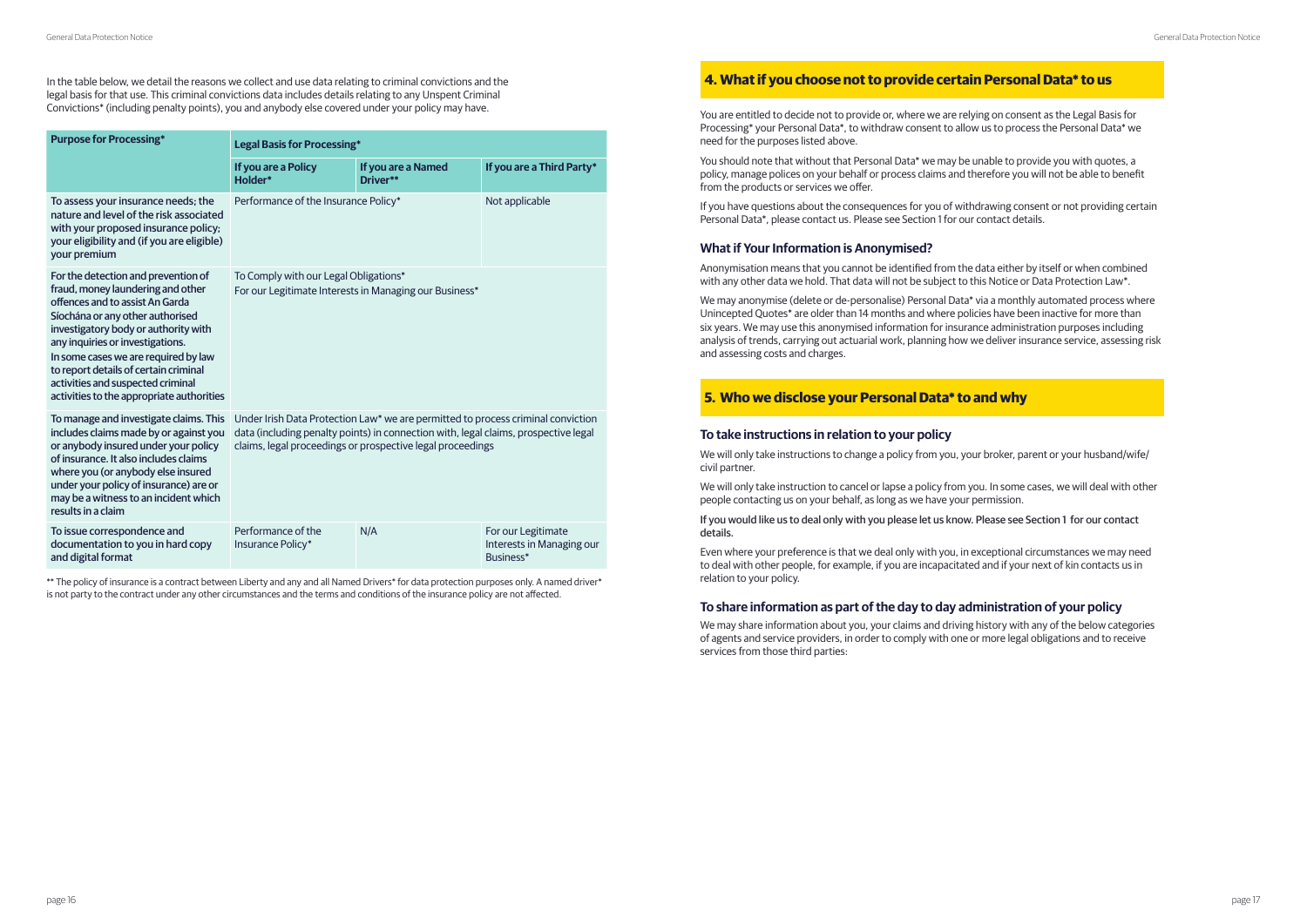| <b>Category Agent/Service Provider/Other</b>     | <b>Details</b>                                                                                                                                                                                                                                                                                                                                                                                                                                                                                                                                        |
|--------------------------------------------------|-------------------------------------------------------------------------------------------------------------------------------------------------------------------------------------------------------------------------------------------------------------------------------------------------------------------------------------------------------------------------------------------------------------------------------------------------------------------------------------------------------------------------------------------------------|
| <b>Liberty Mutual Group Companies</b>            | • Liberty Mutual Technology Group<br>• Liberty International Holdings Inc*<br>• Liberty Mutual Insurance Company*<br>• Liberty Mutual Group Inc.*<br>• Liberty Seguros Compania de Seguros Y Reaseguros S.A.*<br>• Liberty Seguros S/A*<br>• Hughes Insurance Services Limited*                                                                                                                                                                                                                                                                       |
| <b>Other Insurers/Intermediaries</b>             | • Insurers<br>• Reinsurers<br>• Brokers                                                                                                                                                                                                                                                                                                                                                                                                                                                                                                               |
| Government/Regulatory/Statutory<br><b>Bodies</b> | • The Department of Transport<br>• Central Bank of Ireland (to include their National Claims Information<br>Database)<br>• Data Protection Commission<br>• Information Commissioner's Office<br>• Motor Insurer's Bureau of Ireland<br>• Motor Insurer's Bureau UK<br>• The Revenue Commissioners<br>• The Inland Revenue<br>• Personal Injuries Assessment Board<br>• The Financial Services Ombudsman<br>• Financial Conduct Authority<br>• Financial Ombudsman Service<br>• The Driver and Vehicle Licensing Agency<br>• Other Government agencies |
| <b>Law Enforcement Agencies</b>                  | • An Garda Síochána<br>• Police<br>• Other law enforcement agencies                                                                                                                                                                                                                                                                                                                                                                                                                                                                                   |
| <b>External Databases</b>                        | • Insurance Link<br>• Integrated Information Data System<br>• Motor Insurers Database<br>• Employers Liability Trading Office<br>• Cache<br>• Motor Third Party Liability Database (see Note 1 below)<br>• Verisk Insurance Solutions Limited                                                                                                                                                                                                                                                                                                         |
| <b>Marketing</b>                                 | • Marketing research<br>• Customer surveys<br>· Social media follow-up<br>• Marketing communication services<br>• Loyalty and rewards agencies (including Scream Limited t/a Win/Win)                                                                                                                                                                                                                                                                                                                                                                 |
| <b>Public Registers</b>                          | • Credit checks<br>• Court judgement<br>• Bankruptcy<br>• Anti-Money Laundering and Counter Terrorism Financing lists<br>• Repossessions<br>• Electoral Register                                                                                                                                                                                                                                                                                                                                                                                      |

lity Database maintained by the Motor Insurers Bureau of Ireland (MIBI). MIBI will make this information available to the Minister for Transport, Tourism and Sport and An Garda Síochána for the purposes of section 78A of the Road Traffic Act 1961 (as amended). MIBI may also use this information to: comply with its own legal obligations (e.g. to provide information to members of the public who were involved in an accident with an unidentified driver pursuant to regulation 5(5) of SI 651/2003 (as amended)); and for the performance of its obligations pursuant to the agreement with the Minister for Transport dated 29 January 2009 (as amended from time to time) which was entered into to provide compensation to individuals involved in accidents with uninsured drivers.

More details can be found on the MIBI data protection webpage at this link – www.mibi.ie (which will be updated to reflect MTPL when the project goes live.)

# **If we sell any part of our business including your policy**

We may disclose Personal Data\*, including Special Categories of Data\* described above, to anyone we transfer our rights and duties to under this policy, for example, to a third party in relation to any sale(s) of our business in whole or part. For the avoidance of doubt such disclosure would only be to actual buyers of the business in whole or in part, not to potential buyers.

| <b>Category Agent/Service Provider/Other</b> | <b>Details</b>                                                                                                                                                                                                                                                                                                                                                                                                                                                                                                                                                                                                                                         |
|----------------------------------------------|--------------------------------------------------------------------------------------------------------------------------------------------------------------------------------------------------------------------------------------------------------------------------------------------------------------------------------------------------------------------------------------------------------------------------------------------------------------------------------------------------------------------------------------------------------------------------------------------------------------------------------------------------------|
| <b>Agents/Service Providers</b>              | • Claims investigators<br>• Managing General Age<br>• Loss adjusters<br>• Motor assessors<br>• Private investigators<br>• Vehicle check supplier<br>• Documentation provid<br>• Out of Hours claims no<br>• International claims ha<br>• Windscreen repairers<br>· Breakdown assistance<br>• Garages<br>• Surveyors<br>• Solicitors<br>• Car rental<br>• Engineers<br>· Salvage companies<br>• Banking/payments ser<br>• IT Systems providers<br>• IT support providers<br>• Telecoms companies<br>• Postal services<br>• Flood mapping<br>• Contact Centre Service<br>• Data hosting providers<br>• Cybersecurity service<br>• Providers of data brea |
| Other data subjects                          | • Other data subjects w<br>circumstances where t<br>under data protection                                                                                                                                                                                                                                                                                                                                                                                                                                                                                                                                                                              |

Agents/MGA's (in claims administration);

- iers/databases
- viders
- notification
- handling firms
- 
- 

- service providers
- 
- 
- 

rice Provider ers

- e providers
- each remediation services

who interact with you on your phone calls with us, in re that data subject subsequently exercises their right on law to access that phone call.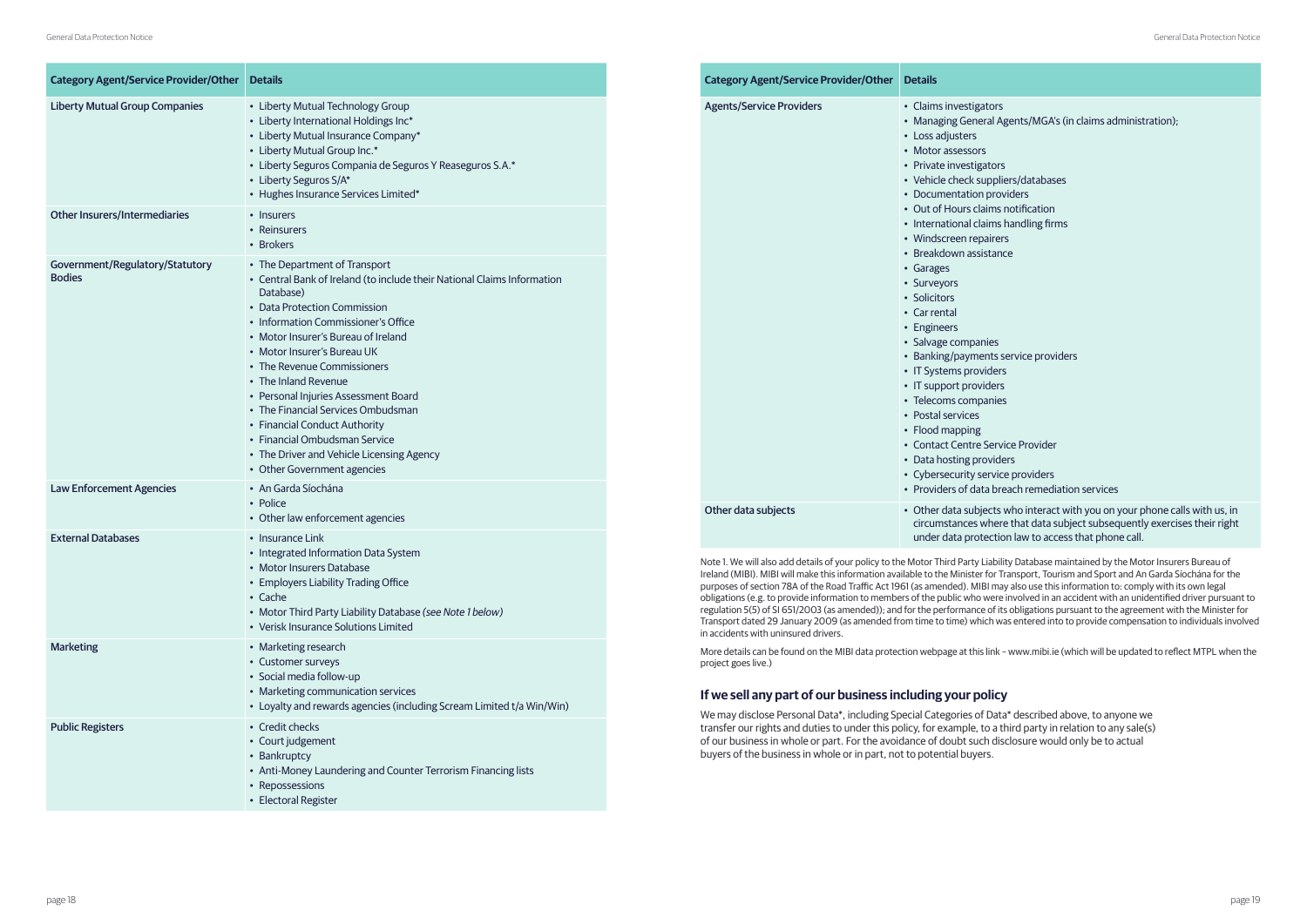| <b>Liberty Company</b><br><b>Name</b>                                                                 | <b>Categories of</b><br><b>Personal Data*</b> | Why we transfer data?                                                                                                                                                                                                                                                                                                                                                                                                                                                                                                                                                                      | Where do we<br>transfer data to?          |
|-------------------------------------------------------------------------------------------------------|-----------------------------------------------|--------------------------------------------------------------------------------------------------------------------------------------------------------------------------------------------------------------------------------------------------------------------------------------------------------------------------------------------------------------------------------------------------------------------------------------------------------------------------------------------------------------------------------------------------------------------------------------------|-------------------------------------------|
| <b>Liberty Mutual</b><br><b>Technology Group</b><br>Inc.* (Liberty Mutual<br><b>Hosting Services)</b> | All types of Personal<br>Data*                | For data centre storage/applications hosting<br>purposes namely:<br>• for storing it in a single secure centralised<br>location (currently at the data hub operated<br>by Liberty Mutual Technology Group Inc.* in<br>Poland);<br>• for storing it in a secure back up facility<br>(currently a facility owned and operated by<br>Liberty Mutual Insurance Company*) in order<br>to protect it in the event of temporary or<br>permanent loss or damage to any of the data<br>stored at the data hub operated by Liberty<br>Mutual Technology Group Inc.*                                  | <b>USA</b><br>Poland                      |
| <b>Liberty International</b><br>Holdings, Inc.*                                                       | All types of Personal<br>Data*                | For statistical and data analytics services for<br>Liberty specific business and product planning<br>purposes.                                                                                                                                                                                                                                                                                                                                                                                                                                                                             | <b>USA</b>                                |
| <b>Liberty Mutual</b><br><b>Insurance Company*</b><br><b>Liberty Mutual Group</b><br>$Inc*$           | All types of Personal<br>Data*                | • For the purpose of compliance with legal,<br>regulatory and other good governance<br>obligations and business ethics relating to the<br>screening of data in compliance with financial<br>sanctions obligations.<br>• For intra group Reinsurance* purposes.<br>• For the provision of support and consultancy<br>services for pricing and Reserving* purposes.<br>• To facilitate price modelling, underwriting, risk<br>assessment and customer pricing data analytics<br>services with global teams in Liberty group<br>companies.<br>• For the provision of cyber security services. | <b>USA</b>                                |
| <b>Liberty Seguros</b><br>Compania de Seguros<br>Y Reaseguros* S.A.                                   | All types of Personal<br>Data                 | For cross-border processing activities, including<br>processing carried out by our call centre, located<br>in Northern Ireland.                                                                                                                                                                                                                                                                                                                                                                                                                                                            | Spain, Portugal,<br><b>United Kingdom</b> |
| Liberty Seguros S/A*                                                                                  | All types of Personal<br>Data*                | To facilitate price modelling, underwriting, risk<br>assessment and customer pricing data analytics<br>services with global teams in Liberty group<br>companies.                                                                                                                                                                                                                                                                                                                                                                                                                           | <b>Brazil</b>                             |
| <b>Hughes Insurance</b><br>Services Limited*                                                          | All types of Personal<br>Data*                | For the provision of Statistical Analyses*<br>services for Liberty specific business review and<br>improvement purposes.                                                                                                                                                                                                                                                                                                                                                                                                                                                                   | <b>United Kingdom</b>                     |

We may transfer your Personal Data\* to countries outside of the European Economic Area, including the UK. Where we do so, Liberty ensures the privacy and integrity of your Personal Data\* by putting appropriate contractual safeguards in place between Liberty Group companies and our/their agents, cloud and other service providers. If you would like more information about the safeguards that are in place in connection with these transfers of Personal Data\*, please contact us using the contact details in Section 1.

Currently we transfer your Personal Data\* as follows:

| <b>Third Party Supplier</b><br><b>Name/Category</b><br><b>Agent/Service</b><br><b>Provider</b>                                                                         | <b>Categories of</b><br><b>Personal Data*</b>                             | Why we transfer data?                                                                                                                                                                                                                                                  | Where do we<br>transfer data to? |
|------------------------------------------------------------------------------------------------------------------------------------------------------------------------|---------------------------------------------------------------------------|------------------------------------------------------------------------------------------------------------------------------------------------------------------------------------------------------------------------------------------------------------------------|----------------------------------|
| Sogeti Ireland<br>Limited/Capgemini<br><b>Services</b>                                                                                                                 | All types of Personal<br>Data*                                            | For software development services to assist<br>Liberty in its data strategy, including cloud<br>storage.                                                                                                                                                               | India, UK                        |
| <b>Harlosh Limited</b><br>(t/a Target) and<br>its subcontractor<br><b>TechMahindra</b>                                                                                 | All types of Personal<br>Data*                                            | For software development and applications<br>support services.                                                                                                                                                                                                         | India, UK                        |
| <b>EXL Service Holdings,</b><br>Inc.                                                                                                                                   | All types of Personal<br>Data*                                            | Administrative support with centralised finance<br>and billing processes.                                                                                                                                                                                              | India, USA                       |
| <b>Amazon Web</b><br>Services Inc. (AWS)                                                                                                                               | All types of Personal<br>Data*                                            | Liberty Group is working with AWS on a global<br>cloud data storage project for Liberty data which<br>may include Personal Data* of employees and<br>customers.                                                                                                        | <b>USA</b>                       |
| Microsoft Inc.                                                                                                                                                         | All types of Personal<br>Data*                                            | Liberty Group is working with Microsoft Inc. on<br>a global cloud data storage project for desktop<br>applications such as email exchange and<br>sharepoint.                                                                                                           | <b>USA</b>                       |
| <b>Thornpart Loss</b><br><b>Adjusters Limited /</b><br><b>Flowfinity Wireless</b><br>Inc.                                                                              | All types of Personal<br>Data*                                            | In connection with insurance claims support<br>services provided to Liberty by Thornpart Loss<br>Adjusters Limited, certain data is shared with<br>Flowfinnity Wireless Inc. who store site inspection<br>data for Thornpart Loss Adjusters Limited.                   | Canada                           |
| Twilio Inc.                                                                                                                                                            | All types of Personal<br>Data*                                            | As external service provider for<br>telecommunication and contact centre services.                                                                                                                                                                                     | <b>USA</b>                       |
| <b>Various UK External</b><br>Databases/Agents/<br><b>Service Providers</b><br>as listed in Section<br>5 above, including<br>Rackspace Limited, a<br>hosting provider. | All types of Personal<br>Data*                                            | In order to comply with one or more legal<br>obligations and to receive services from those<br>categories of third parties listed in Section 5<br>above.                                                                                                               | <b>UK</b>                        |
| PricewaterhouseC-<br>oopers LLP and its<br>affiliate Pricewater-<br>houseCoopers Ser-<br>vice Delivery Center<br>(Bangalore) Private<br>Limited.                       | All types of Personal<br>Data*                                            | For software development services and systems<br>support on a daily basis.                                                                                                                                                                                             | <b>USA</b><br>India              |
| <b>Cyberscout LLC.</b>                                                                                                                                                 | All types of Personal<br>Data*                                            | For the provision of cybersecurity services.                                                                                                                                                                                                                           | <b>USA</b>                       |
| <b>Paragon Customer</b><br><b>Communications</b><br><b>Ireland Limited/RR</b><br><b>Donnelly UK Limited</b>                                                            | All types of Personal<br>Data* (including<br>sensitive Personal<br>Data*) | In connection with document management<br>services provided to Liberty by Paragon Customer<br>Communications Ireland Limited, certain<br>data is shared with RRD Donnelly UK Limited<br>who provide IT services to Paragon Customer<br>Communications Ireland Limited. | <b>UK</b>                        |
|                                                                                                                                                                        |                                                                           |                                                                                                                                                                                                                                                                        |                                  |

# **6. Which countries we transfer some or all of your Personal Data\* to**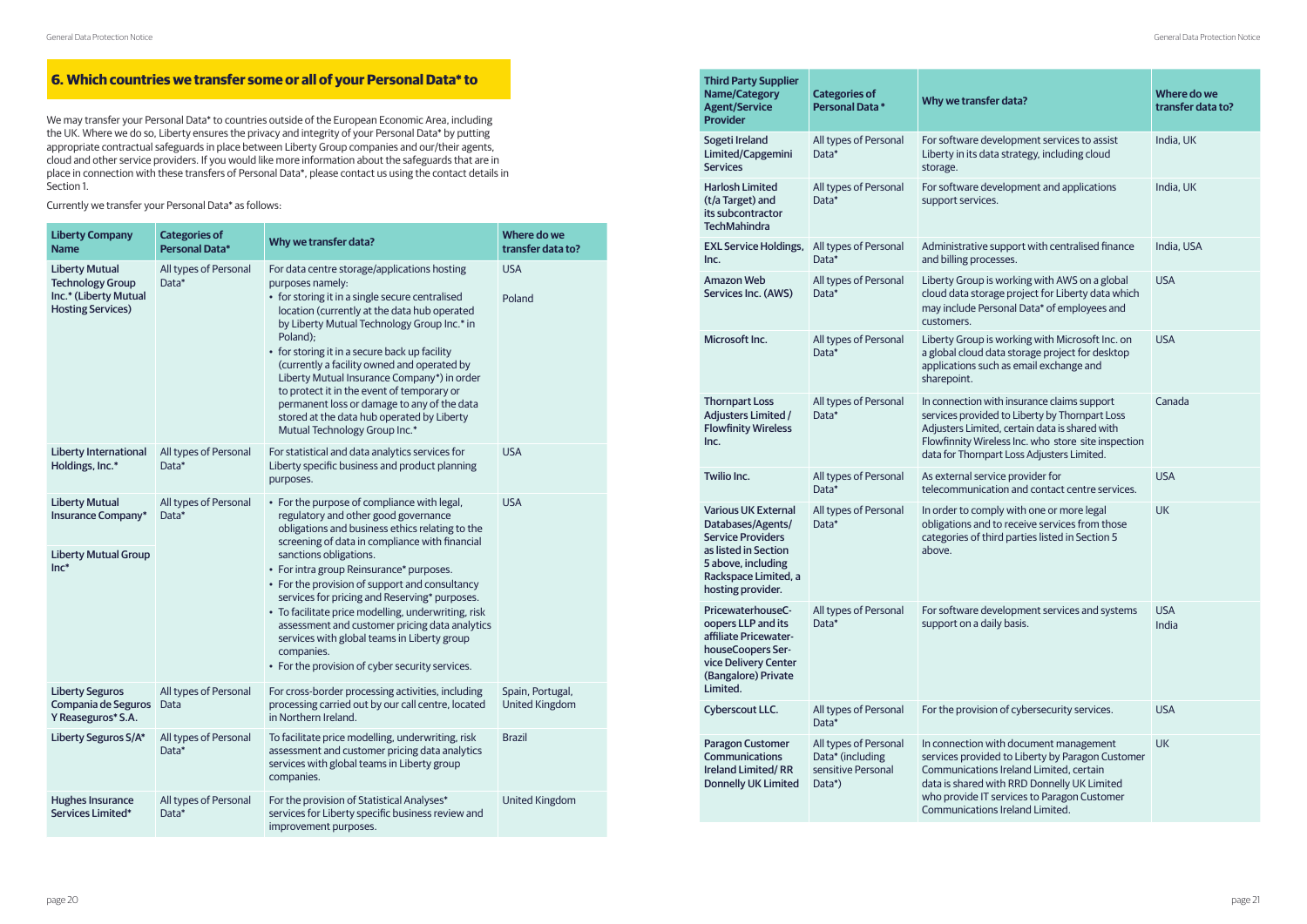- **a. The Right to Withdraw Consent**
- **b. The Right of Access:** the right to know what data we hold, why we hold it and how we process it **c. The Right of Rectification:**

the right to correct any incorrect information we hold about you

- **d. The Right of Erasure/Right to be Forgotten**
- **e. The Right to Data Portability:**

the right to get a copy of the information we have about you or have it sent to another Data Controller\*

- **f. The Right not to be subject to Automated Decision Making\*, including Profiling**
- **g. The Right to Object:**  the right to stop us Processing\* your data if you do not think we have a good reason for doing so
- **h. The Right to Restrict Processing\* of Your Data:** the right to restrict the Processing\* of your information, for example while we check the accuracy of your information

#### **Using your Rights**

If you would like further information about the periods for which your personal data\* will be stored, please contact us using the contact details in section 1 of this Notice.

If you need to use one of these rights please send your request in writing to our Data Protection Officer at: Liberty Insurance Dublin Road Cavan Co. Cavan Or email: DataProtectionOfficer@libertyinsurance.ie

#### **a. The Right to Withdraw Consent**

If we are relying on your consent to allow us to process your information, you can withdraw your consent at any time. From that point on we would no longer be able to carry out the Processing\* we were carrying out with your consent. Any Processing\* we carried out before you withdrew your consent would remain valid.

We will keep your Personal Data\* for as long as reasonably necessary to fulfil the purposes outlined in Section 3 of this Notice and to comply with our legal and regulatory obligations.

This will involve retaining some of your Personal Data\* for a reasonable period of time after your policy or your relationship with us has ended or after your claim is closed.

We also retain certain limited details beyond the above time periods in order to validate and handle any claims we receive after the statute of limitations has expired (late claims) and any claims we receive where the claimant was not aware of the damage until a long time after it was caused (latent claims). In these circumstances we retain information such as the policyholder's name, the names of any named drivers, policy start and finish dates and cover details.

For late claims we will hold the data for a period of up to 25 years from the lapse or cancellation date of your policy or from the completion of a claim.

For latent claims we will hold the data for up to 60 years from the lapse or cancellation date of your policy. In both cases, the data will only be used in the event that a new claim is made by or against you.

# **7. How long do we hold your Personal Data\* for**

## **8. Your rights to access, correct, delete, portability and restrict the use of your Personal Data\***

As a data subject you have the following rights in relation to how we process your Personal Data\*:

We do not generally rely on consent for Processing\* Personal Data\*. In relation to the Processing\* of Personal Data\* we carry out in the course of running our business, we generally rely on other legal bases, such as, the basis that the Processing\* is required for the purpose of entering into and performing a contract with you. More details on the legal bases on which we rely are set out in Section 3.

Where you ask for your Personal Data\* to be deleted, we will need to keep a record of your request so we know that the deletion has happened and why, as required by the Central Bank of Ireland. This record will have as much information as possible deleted, as asked for by you, but will correctly show the deletion happened. We will keep the record in such a way as to remove as much of the information you have asked us to delete as possible, while accurately reflecting the activity.

#### **b. Right of Access**

You have the right to be given:

- details about the Personal Data\* we have about you;
- details about why and how we process that data;
- a copy of the Personal Data\* we hold about you.

The above is called a data subject access request, which you can make by contacting our Data Protection Officer.

When you make a Data Subject Access Request please:

- give us as much information as possible to help us identify you (such as your name, address and policy or claim number) and the information you want access to;
- allow up to one month for us to send this information to you;
- note there is no charge, once we do not consider the request to be unjustified or excessive. If we consider a request to be unjustified or excessive we may either deal with the request and charge a fee, or refuse the request. A fee may be applicable if you ask us to send you further copies of the information.

#### **c. Right of Rectification**

You have the right to have us correct any inaccuracies in the information we have about you. In certain cases, it is required by the terms of your insurance policy.

#### **d. Right of Erasure/Right to be Forgotten**

In certain circumstances you have a right to have the Personal Data\* concerning you erased. However, if it is during the term of your policy, then it may affect our ability to provide certain services under your insurance policy.

You can ask us to delete your Personal Data\* where one of the below situations applies;

- **a.** the Personal Data\* is no longer necessary for the purposes for which they were collected; **b.** where we were relying on your consent to process the data and you no longer consent, and no
- other legal ground permits the Processing\*; **c.** where you object to the Processing\* and there are no overriding legitimate grounds for the
- Processing\*;
- **d.** your Personal Data\* has been unlawfully processed;

**e.** your Personal Data\* must be erased for compliance with a legal obligation.

However, your right to be forgotten will not apply in certain circumstances, including where the Processing\* of your data is needed for one of the below reasons;

- **a.** for exercising the right of freedom of expression and information;
- **b.** for compliance with a legal obligation, such as the performance of a contract (i.e. your insurance policy or a quote) or compliance with legislation (for example if you are in the Republic of Ireland, the Consumer Protection Code 2012, which requires us to retain data for at least 6 years);
- **c.** for statistical purposes, where the right to be forgotten is likely to render impossible or seriously impair the achievement of the objectives of that Processing\*; or
- **d.** for the establishment, exercise or defence of legal claims.

In some cases we may need to keep some information to make sure all of your preferences are properly respected. For example, we cannot erase all information about you where you have also asked us not to send you marketing material. Otherwise, we would delete your preference not to receive marketing material.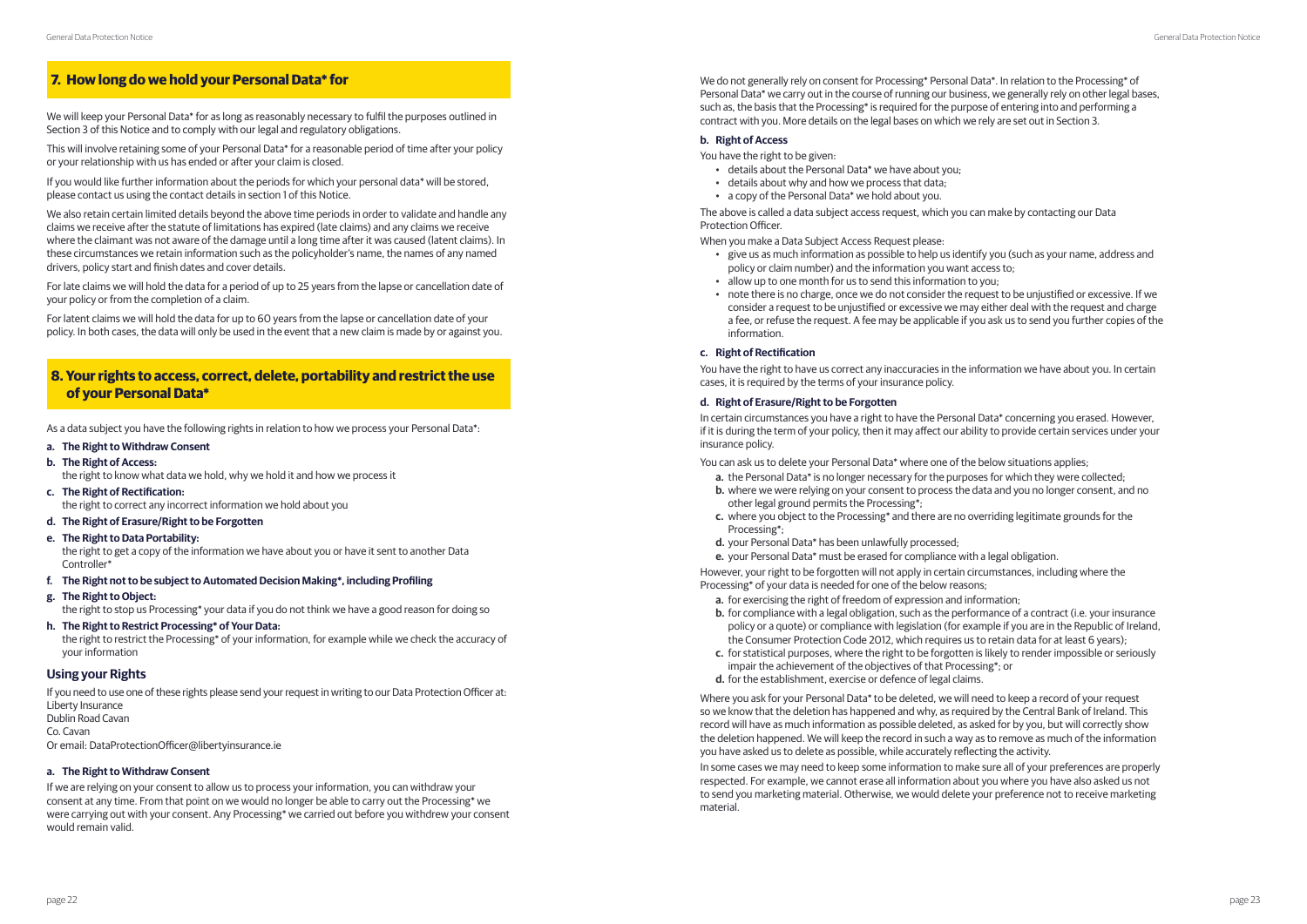#### **e. Right to Data Portability**

You have a right to get a copy of your Personal Data\* that you gave us in a structured, commonly used and machine-readable format. You may also ask us to send this Personal Data\* to another Data Controller\* (such as another financial service provider), where technically feasible. Where we do this, we will not be responsible for any action of the other Data Controller\* in respect of the transferred data.

You have a right not to have decisions made which are based on the Processing\* of your Personal Data\* by a computer only including profiling which has an impact on your legal rights or similarly significantly affects you.

This right of data portability only applies to Personal Data\* that we process on the legal basis of consent or for the purpose of entering or performing a contract and where the Processing\* is carried out by automated means.

#### **f. Right not to be subject to Automated Decision Making\*, including Profiling**

However, there are circumstances where we have the right to use Automated Decision Making\* and profiling. We can only do this where the decision is needed for entering into a contract or for performing that contract (i.e. your policy of insurance or quote) where it is authorised by law or where you have provided your explicit consent.

Where we use Automated Decision Making\* you have the right to have a person involved in the decision making process so that decisions are not based on automated Processing\* alone. You also have the right to give your views on these decisions and to contest these decisions.

We will also restrict the Processing\* of your Personal Data\* where you have objected to Processing\* under the Right to Object, while we check if your rights outweigh our grounds for Processing\* the Personal Data\*.

#### **g. Right to Object**

You have the right to object to the Processing\* of your Personal Data\* which we process on the basis of a legitimate interest. We will then stop Processing\* this Personal Data\* unless we can show compelling legitimate grounds for the Processing\* that outweighs your interests, rights and freedoms or unless we need to use it in relation to legal claims.

If you wish to use this right, please contact us setting out the reason why you want us to stop Processing\* your Personal Data\* based on your particular situation. We will then check whether your rights outweigh our grounds for Processing\* the data.

Please note that if you object to us Processing\* your data, we may not be able to provide certain services or benefits under your insurance policy.

#### **h. Right to Restrict Processing\* of Your Data**

In the below circumstances you have the right to restrict the Processing\* of your Personal Data\*:

- **a.** where you think the Personal Data\* we have is not correct. We will restrict the Processing\* of your Personal Data\* while we check the accuracy of your Personal Data\*;
- **b.** where the Processing\* is unlawful and you ask that the Processing\* be restricted but you do not want the personal data\* to be deleted; or
- **c.** where we no longer need the Personal Data\* for the purposes of the Processing\* but you need it for the establishment, exercise or defence of a legal claim

When Processing\* is restricted your Personal Data\* will only be processed with your consent or for the establishment, exercise or defence of legal claims or for the protection of the rights of other people or for reasons of important public interest.

We will tell you before we lift the restriction of Processing\*.

Please note that if you want to restrict the Processing\* of your Personal Data\* while your insurance policy is current, your policy may need to be suspended or terminated. Also, if you are coming near to the end of your policy, and you request to restrict Processing\*, we may not be able to prepare and send you a renewal notice to invite you to renew your insurance policy.

#### **9. Automated Decision Making\***

Automated decisions are legal or important decisions that may affect you that are based on Processing\* your Personal Data\* by a computer only. There is no human involvement in making these decisions. We collect Personal Data\* from you, as part of the quote, inception and renewal process, to include medical and criminal conviction data. We get this data from you, insurance and geographical databases and publicly available information.

Automated decisions to include profiling (described below) are made by us as part of our underwriting process when examining, accepting or declining risks in order to charge an appropriate premium. We use mathematical and actuarial methods of calculating risk to do this.

This information is used to decide a risk rating and will apply to your risk profile to determine your premium. We also engage in profiling for marketing reasons and to report on analytics. Profiling is the Processing\* of your Personal Data\* by a computer, to assess personal aspects about you such as your personal preferences, your location, your interests and your behaviours.

We collect Personal Data\* from you, such as your IP Address\* to better understand your product preferences. This profile is created by putting this Personal Data\* through a computer system that has set parameters. We use this profile to present marketing messages that suit your personal preferences and to report on the type of visitors to our website.

This information is used to decide on the most appropriate marketing offer for you, subject to your preferences. For more information please see Section 11.

Please see Section 8 on what your Personal Data\* rights are and your right not to be subject to Automated Decision Making, including profiling.

## **10. Your Right to make a Complaint**

If you want further information about the way your Personal Data\* will be used or if you are unhappy with the way we have handled your Personal Data\* you should contact our Data Protection Officer. You also have the right to lodge a complaint with the Data Protection Commission. Their contact details are as follows:

**Data Protection Commission** (if you are in the Republic of Ireland) 21 Fitzwilliam Square South, Dublin 2, D02 RD28. Tel: +353 (0)761 104 800. Tel: +353 578 684 800. Email: info@dataprotection.ie Web: www.dataprotection.ie

Alternatively, you have the right to lodge a complaint with our lead supervisory authority in Spain for cross- border processing activities. Their contact details are as follows:

#### **Agencia Española de Protección de Datos (AEPD)**

C/ Jorge Juan, 6 , 28001 Madrid, Spain Tel: 00 34 901 100 099 Web: https://sedeagpd.gob.es/sede-electronica-web/

- 
- 
- 
- 
- 
- 
-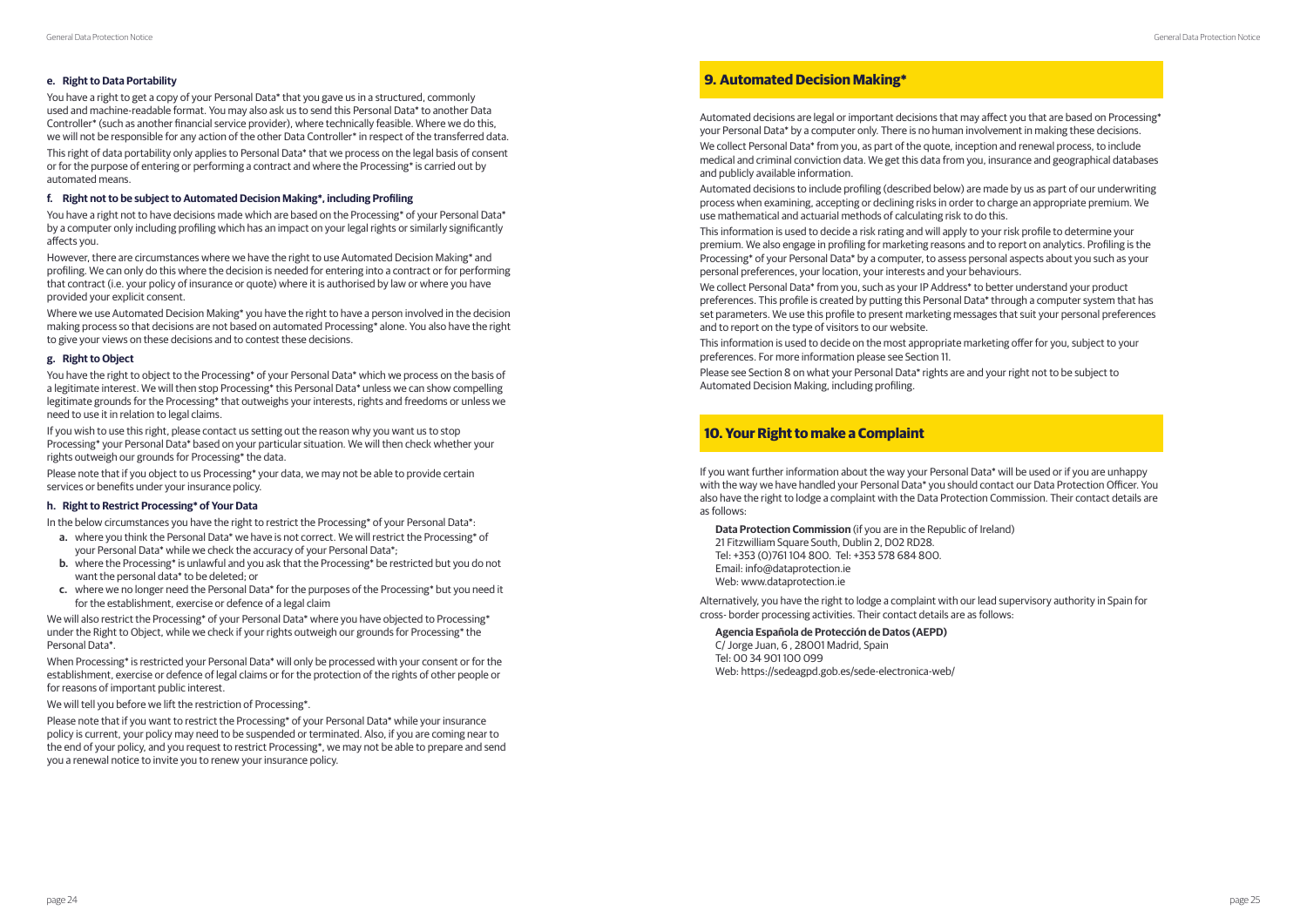# **11. How and why we contact you**

#### **Contacting you**

We may contact you with a reminder that your insurance is due to be renewed. This contact may be made by a number of communication methods including by digital means.

#### **Marketing Communications**

Where you told us that you are happy to receive marketing communications from us, or you did not object by opting out of receiving marketing communications, we will use the details you have given to us to provide you with information about our products and services and other marketing communications.

#### **How might we contact you?**

From time to time we may contact you using the information you have provided in relation to our products and services in any of the following ways:

- by phone;
- by post;
- by email;
- by text message;
- via social media platforms and search engines; or
- through digital and/or other remote applications

#### **Why might we contact you?**

- about an enquiry you have made;
- with relevant products or services offers and with other types of marketing communications;
- in relation to your policy or quote:
- to ask for your feedback/views on the products and services we provide;
- to tell you about any important changes to our website; or
- where there is another genuine reason for doing so.

#### **How to Opt out**

- You can change your mind about receiving marketing information from us at any time. Each time we contact you electronically with marketing information or a marketing message, you can choose not to receive further marketing information from us to that email address or phone number. This is known as an "opt-out".
- If you wish to "opt-out", please telephone us on 1800 89 1890 or email us at contact@ libertyinsurance.ie.
- Please make sure you tell us about any changes to your marketing preferences for each affected address, email address or phone number you have registered with us.

#### **Cookies**

For further details on our use of cookies, please refer to our Cookie Policy which you can view by visiting www.libertyinsurance.ie/about-us/cookie-policy/.

# **12. Security**

### **Fraudulent Emails Warning**

If you suspect you've received a fraudulent email from us, do not reply to it or share policy numbers, passwords or other personal information. Consider deleting the suspicious message in case you come back at a later date and open it by mistake.

If you are not sure if a Liberty Insurance communication is genuine, we can check for you. Email our team at customerservices@libertyinsurance.ie. Please do not attach the suspicious email/text – please explain the issue or attach a screenshot of what you have received if possible.

#### **Links**

Our website links to other websites which are operated and controlled by third parties which may or may not have their own privacy policies and those other websites may link to our website. We are not responsible for privacy practices of third parties including website operators to whom you provide your information. You should read the privacy notices and statements on all third party websites carefully before using them and in particular before providing your information to them.

This Data Protection Notice was last modified 21 June 2021.